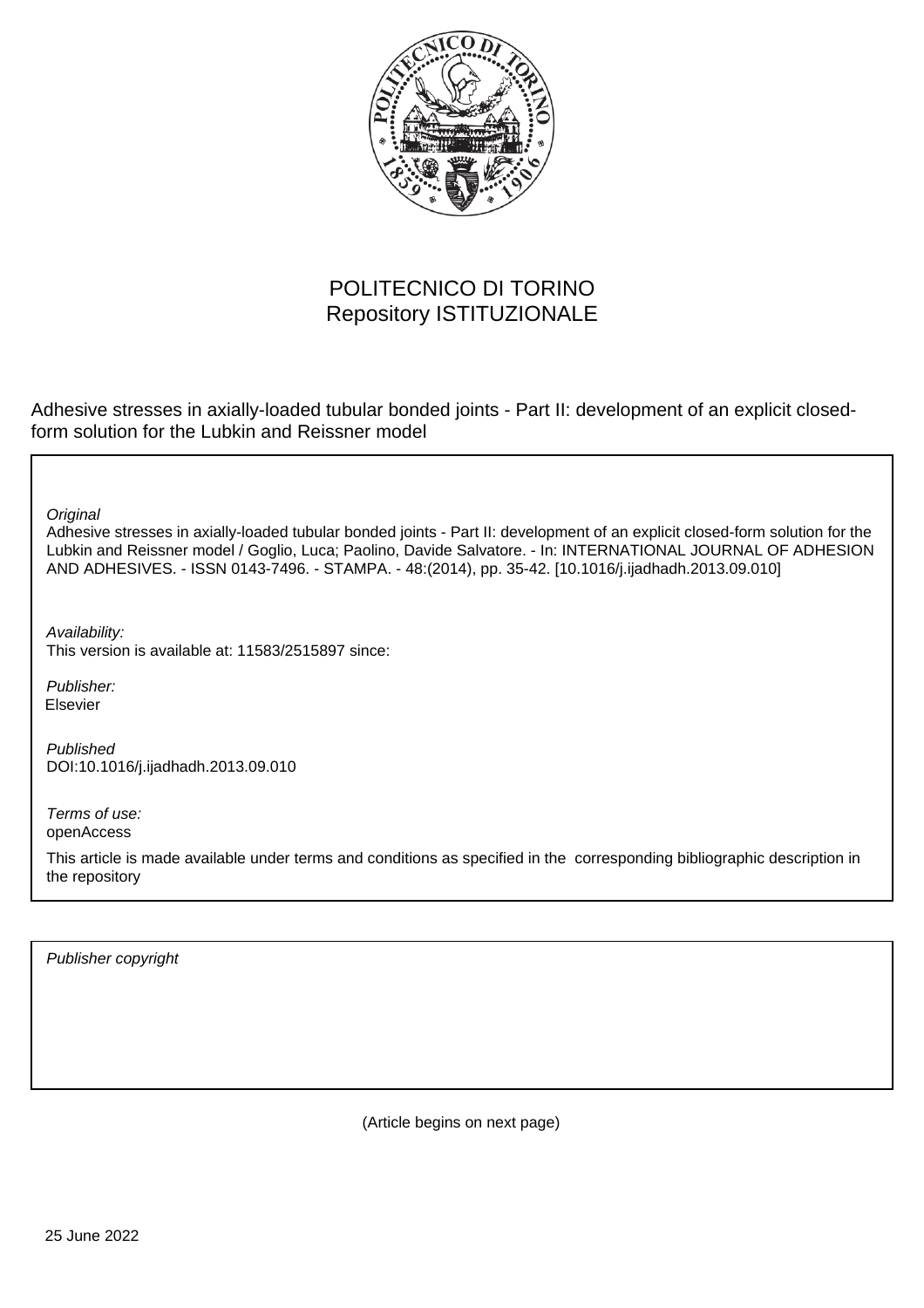**Please cite this article as:** 

"GOGLIO, L. and PAOLINO, D.S., 2014. Adhesive stresses in axially-loaded tubular bonded joints - Part II: Development of an explicit closed-form solution for the Lubkin and Reissner model. *International Journal of Adhesion and Adhesives,* **48**, pp. 35-42."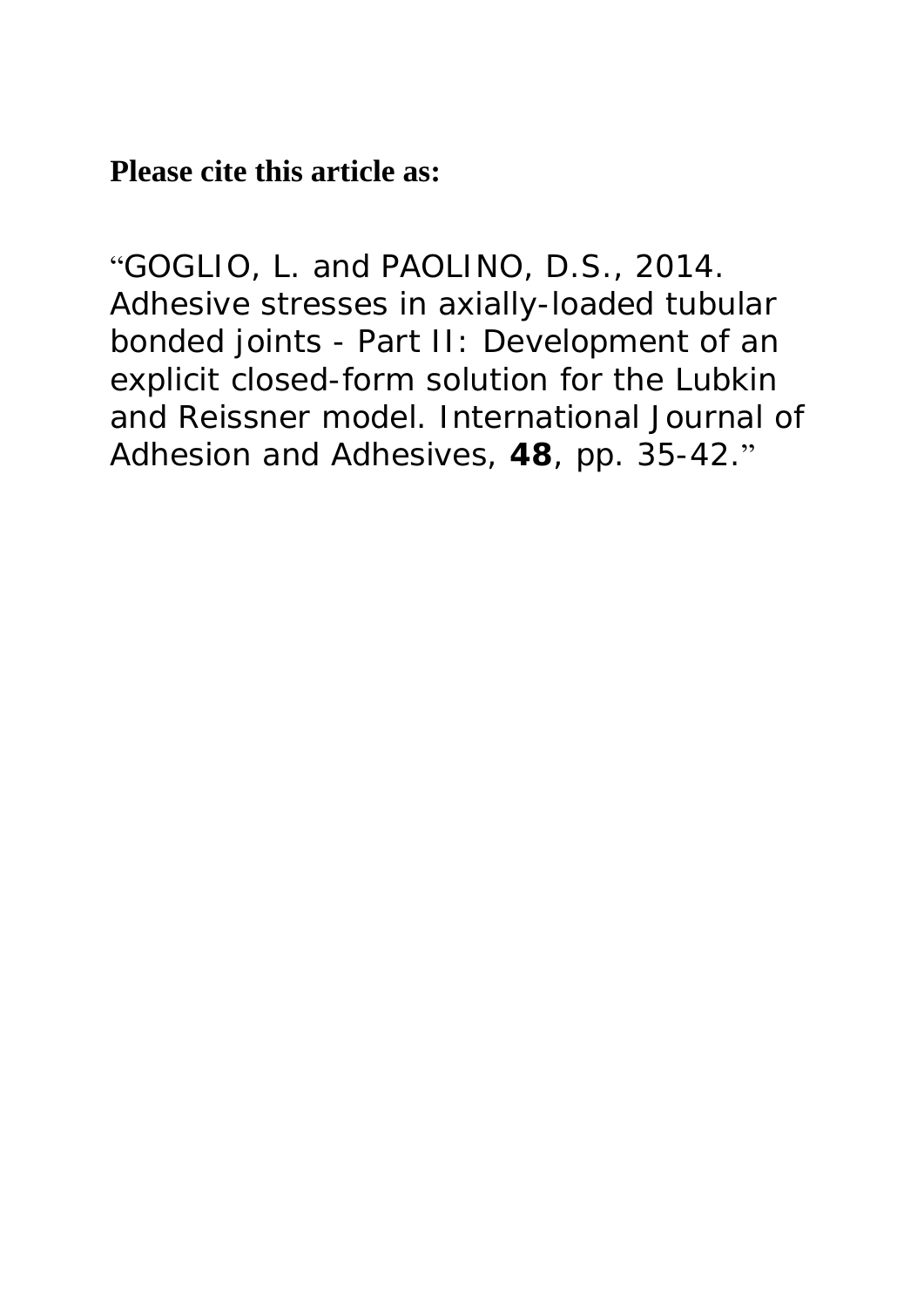# **ADHESIVE STRESSES IN AXIALLY-LOADED TUBULAR BONDED JOINTS - PART II: DEVELOPMENT OF AN EXPLICIT CLOSED-FORM SOLUTION FOR THE LUBKIN AND REISSNER MODEL**

L. Goglio\* , D.S. Paolino

Department of Mechanical and Aerospace Engineering, Politecnico di Torino, corso Duca degli Abruzzi 24, 10129 Torino, Italy

#### **Abstract**

The literature presents several analytical models and solutions for single- and double-lap bonded joints, whilst the joint between circular tubes is less common. For this geometry the pioneering model is that of Lubkin and Reissner (Trans. ASME 78, 1956), in which the tubes are treated as cylindrical thin shells subjected to membrane and bending loading, whilst the adhesive transmits shear and peel stresses which are a function of the axial coordinate only. Such assumptions are consistent with those usually adopted for the flat joints. A former investigation has shown that the L-R model agrees with FE results for many geometries and gives far better results than other models appeared later in the literature. The aim of the present work is to obtain and present an explicit closed-form solution, not reported by Lubkin and Reissner, which is achieved by solving the governing equations by means of the Laplace transform. The correctness of the findings, assessed by the comparison with the tabular results of Lubkin and Reissner, and the features of this solution are commented.

**Keywords**: C: Stress distribution; E: Joint design; Cylindrical joint.

\* Corresponding author. Tel. +39 011 0906934; Fax: +39 011 0906999; E-mail: luca.goglio@polito.it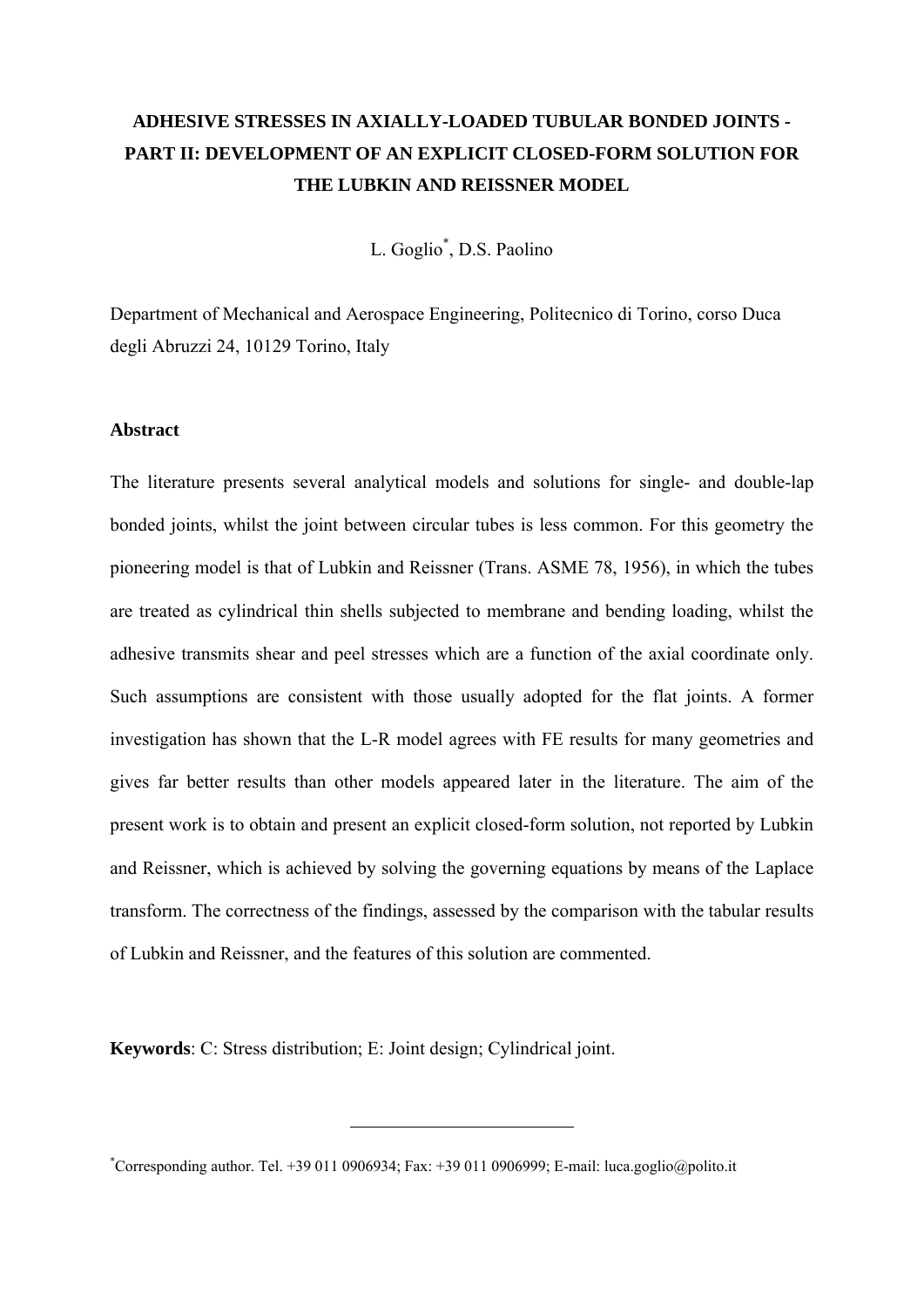#### **1. Introduction**

The literature survey carried out in the first part of this study [1] and the related comparison with finite element (FE) results have evidenced that, among the known models of the tubular bonded joints under axial loading [2-9], only the one by Lubkin and Reissner [2] gives a truthful distribution of the peel stress in the overlap, while the shear component is predicted correctly in all models. Moreover, the FE results evidence that the peel and shear stresses are the most important components; the remaining ones, namely the axial and hoop stresses, have similar magnitude and are about one half of the peel stress.

On the basis of these findings, the aim of this work is reconsidering the model by Lubkin and Reissner to make up for its practical shortcoming, which is the lack of an explicit closed-form solution. The set of differential equations is solved by means of the Laplace transform, with a procedure modified to cope with the issue of dealing with a boundary problem (the known conditions are applied at the ends of the overlap) instead of an initial value problem (as in typical dynamic problems). The result is an explicit formula for the solution, which evidences the differences with respect to the flat lap joint and allows for direct calculation of the stresses.

#### **2. Lubkin and Reissner model**

The model by Lubkin and Reissner [2], for which a brief description has already been given in the first part [1] of the present study, is reviewed here in more detail. Figure 1 shows the shape of the joint as well as the geometrical and material properties.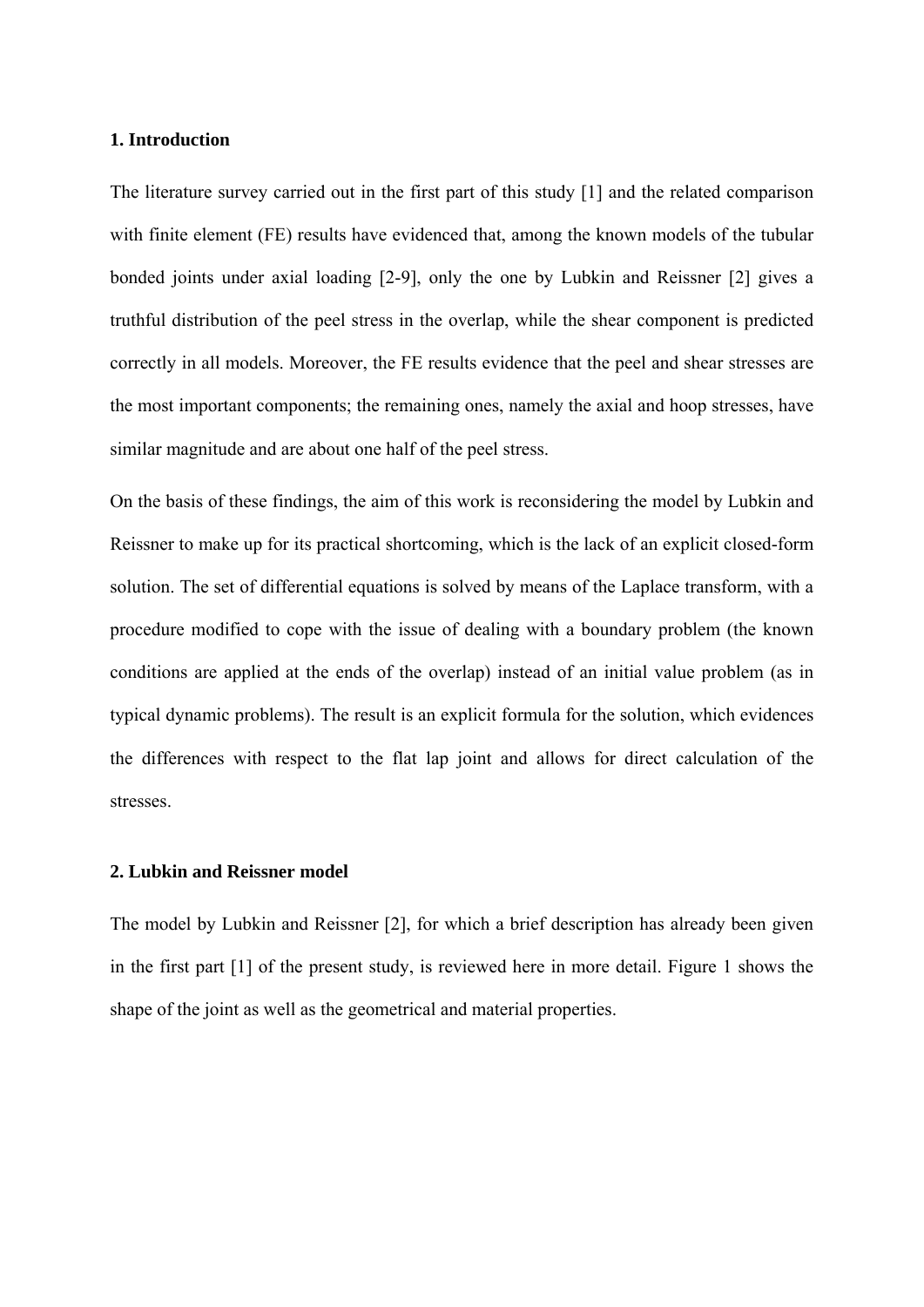

Fig. 1. Schematic of the tubular joint (also the related elastic constants are shown).

Considering first the tubes (subscripts 1, 2),  $a_1$  and  $a_2$  are the mean radii of the walls,  $E_1$  and  $E_2$  are the Young moduli,  $v_1$  and  $v_2$  are the Poisson's ratios. Regarding the adhesive (subscript *a*, when adopted), *a* is the mean radius of the layer,  $\eta$  is the thickness,  $E_a$  is the Young modulus,  $G_a$  is the shear modulus. The axial force loading the joint is  $F$ , the overlap length is 2*c*; thus, having set the origin at midspan, the axial coordinate *x* varies in the range  $\pm c$ . Also the normalized coordinate *z* is adopted, varying between 0 (left end) and 1 (right end). With reference to Fig. 2, accounting for axial  $(T_1, T_2)$ , transverse  $(V_1, V_2)$  and hoop  $(N_1, N_2)$  forces per unit length, bending moments  $(M_1, M_2)$  per unit length, peel  $(\sigma_y)$  and shear  $(\tau_{xy})$  stresses in the adhesive, the following equilibrium equations can be written for the two adherends:

$$
a_1 \frac{dT_1}{dx} + a\tau_{xy} = 0 \qquad a_2 \frac{dT_2}{dx} - a\tau_{xy} = 0 \qquad (1a,b)
$$

$$
a_1 \frac{dV_1}{dx} + a\sigma_y - N_1 = 0 \qquad a_2 \frac{dV_2}{dx} - a\sigma_y - N_2 = 0 \qquad (2a,b)
$$

$$
a_1 \frac{dM_1}{dx} - a_1 V_1 + a \frac{t_1}{2} \tau_{xy} = 0 \qquad a_2 \frac{dM_2}{dx} - a_2 V_2 + a \frac{t_2}{2} \tau_{xy} = 0 \tag{3a,b}
$$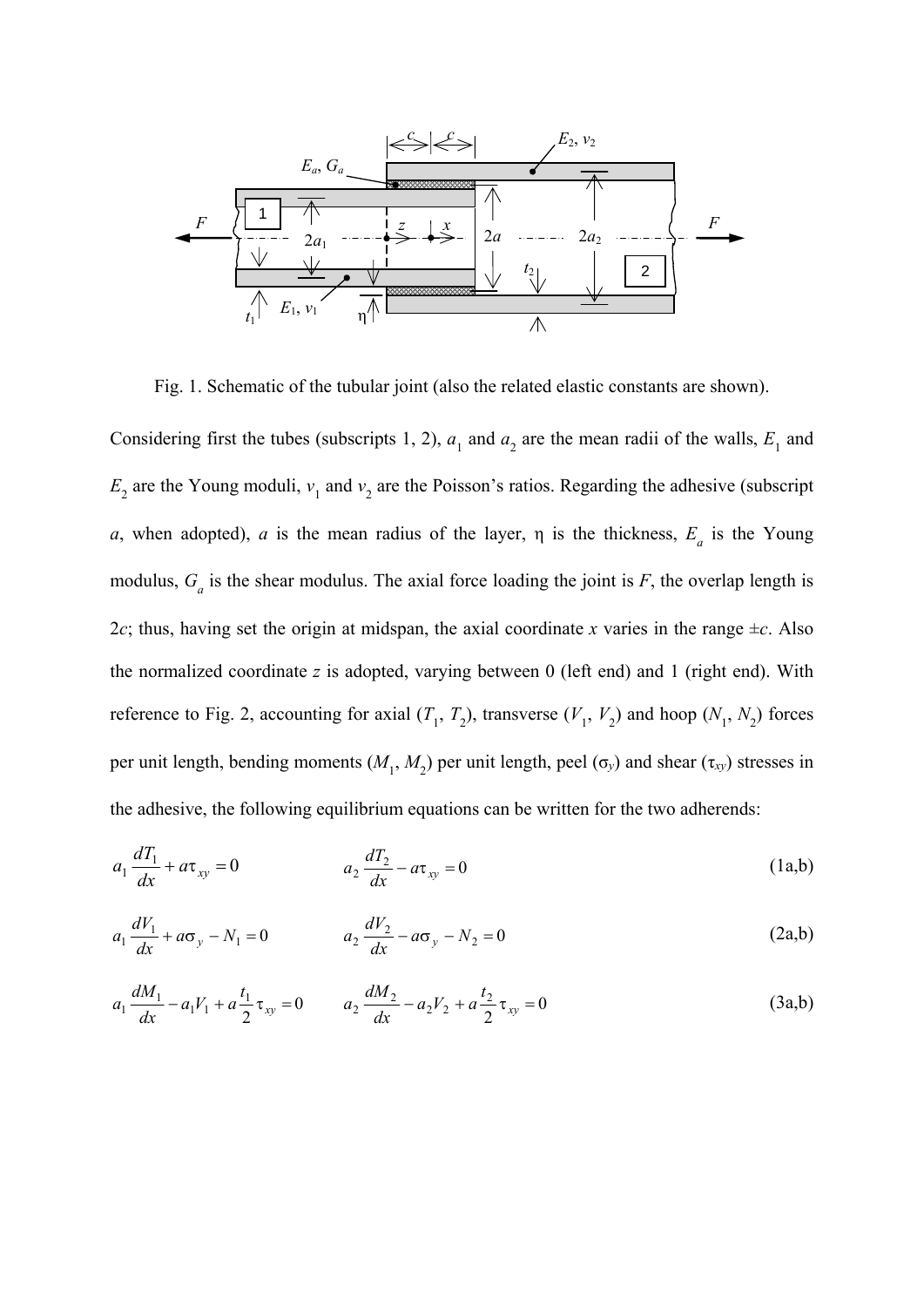

Fig. 2. Elementary free body diagrams for the joint.

The following equations of axial, hoop and bending deformability can be respectively written, which involve the longitudinal  $(u_1, u_2)$  and transverse  $(v_1, v_2)$  displacements at the mean radii of the tubes:

$$
\frac{du_1}{dx} = \frac{T_1 - v_1 N_1}{E_1 t_1} \qquad \qquad \frac{du_2}{dx} = \frac{T_2 - v_2 N_2}{E_2 t_2} \tag{4a,b}
$$

$$
\frac{v_1}{a_1} = \frac{N_1 - v_1 T_1}{E_1 t_1}
$$
\n
$$
\frac{v_2}{a_2} = \frac{N_2 - v_2 T_2}{E_2 t_2}
$$
\n(5a,b)

$$
\frac{d^2v_1}{dx^2} = -\frac{M_1}{D_1} \qquad \frac{d^2v_2}{dx^2} = -\frac{M_2}{D_2} \qquad (6a,b)
$$

where  $D_1$ ,  $D_2$  are the bending stiffnesses, defined as  $D_i = E_i t_i^3 / 12(1 - v_i^2)$ , with  $i = 1, 2$ .

The peel and shear stresses in the adhesive are related to displacements of the outer surface of tube 1 and inner surface of tube 2:

$$
\sigma_y = \frac{E_a}{\eta} \left( v_2 - v_1 \right) \tag{7}
$$

$$
\tau_{xy} = \frac{G_a}{\eta} \left( u_{2,in} - u_{1,out} \right) \tag{8}
$$

It must be noted that in equation (7) the surface displacements coincide with those of the mean surfaces, whilst in equation (8), accounting for the membrane and bending behaviour, the displacements are  $u_{1,ou} = u_1 - \frac{uv_1}{dx} \frac{v_1}{2}$ *t dx*  $u_{1,ou} = u_1 - \frac{dv_1}{du_1} \frac{t_1}{2}$  for the outer surface of tube 1 and 2  $u_{2,in} = u_2 + \frac{uv_2}{v_{2}} \frac{v_2}{2}$ *t dx*  $u_{2,in} = u_2 + \frac{dv}{dt}$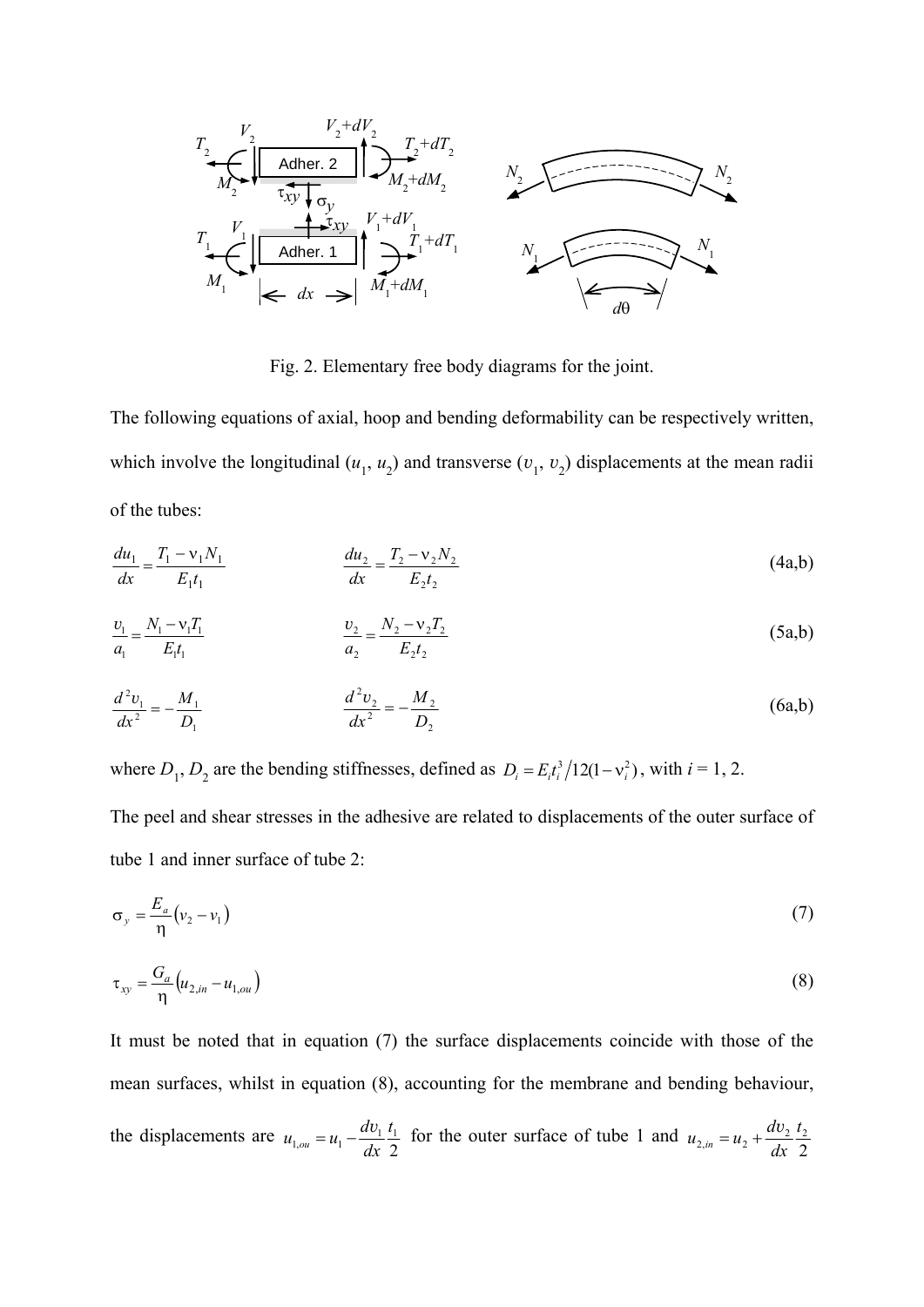for the inner surface of tube 2.

Thus, the problem involves in total fourteen equations –from (1a,b) to (6a,b), plus (7) and (8)– in the fourteen unknowns  $T_1$ ,  $V_1$ ,  $N_1$ ,  $M_1$ ,  $u_1$ ,  $v_1$ ;  $T_2$ ,  $V_2$ ,  $N_2$ ,  $M_2$ ,  $u_2$ ,  $v_2$ ;  $\sigma_y$ ,  $\tau_{xy}$ , which are all a function of *x*. In the solution procedure depicted in [2], by means of a sequence of manipulation  $V_i$ ,  $N_i$ ,  $M_i$ ,  $u_i$  ( $i = 1,2$ ) and  $\sigma_y$  are eliminated; moreover, noticing that for the global axial equilibrium the condition  $2\pi (a_1T_1 + a_2T_2) = F$  must hold, an auxiliary unknown  $T_0$ is assumed such that

$$
aT_0 = a_2T_2 - a_1T_1 \tag{9}
$$

and, from equations (1a,b),

$$
\frac{dT_0}{dx} = 2\tau_{xy} \tag{10}
$$

Therefore, the axial forces per unit length  $T_1$ ,  $T_2$  and the shear stress in the adhesive  $\tau_{xy}$  can be expressed as a function of such auxiliary unknown  $T_0$ ; by mathematical manipulations a set of three simultaneous differential equations is obtained in the three unknowns  $v_1$ ,  $v_2$  and  $T_0$ . Then, three dimensionless functions  $g_1(z)$ ,  $g_2(z)$ ,  $g_3(z)$  are introduced, in which  $z = (x + c)/2c$ is a dimensionless abscissa, such that:

$$
v_1 = \frac{F}{2\pi a} \frac{\left(1 - v_1^2\right)}{E_1} \left(\frac{2c}{t_1}\right)^2 g_1(z) \qquad v_2 = \frac{F}{2\pi a} \frac{\left(1 - v_2^2\right)}{E_2} \left(\frac{2c}{t_2}\right)^2 g_2(z) \qquad T_0 = \frac{F}{2\pi a} g_3(z) \qquad (11a,b,c)
$$

The set of simultaneous differential equations becomes:

$$
\begin{cases}\ng_{1}^{IV} + (K_{1}^{4} + \gamma_{11}^{4})g_{1} - \gamma_{12}^{4}g_{2} - \frac{3a}{a_{1}}g_{3}^{II} - \frac{3\Lambda_{1}a}{a_{1}}g_{3} = -\frac{3\Lambda_{1}a}{a_{1}} \\
g_{2}^{IV} + (K_{2}^{4} + \gamma_{22}^{4})g_{2} - \gamma_{21}^{4}g_{1} - \frac{3a}{a_{2}}g_{3}^{II} + \frac{3\Lambda_{2}a}{a_{2}}g_{3} = -\frac{3\Lambda_{2}a}{a_{2}} \\
g_{3}^{II} - \left(\frac{B_{2}^{2}}{a_{2}} + \frac{B_{1}^{2}}{a_{1}}\right)ag_{3} - \left(B_{2}^{2}g_{2}^{II} + B_{1}^{2}g_{1}^{II}\right) + \Lambda_{2}B_{2}^{2}g_{2} - \Lambda_{1}B_{1}^{2}g_{1} = \frac{B_{2}^{2}a}{a_{2}} - \frac{B_{1}^{2}a}{a_{1}}\n\end{cases}
$$
\n(12a,b,c)

in which the primes indicate the differentiation order, and the coefficients  $B_i$ ,  $K_i$ ,  $\Lambda_i$ ,  $\gamma_{ij}$ ,  $(i, j =$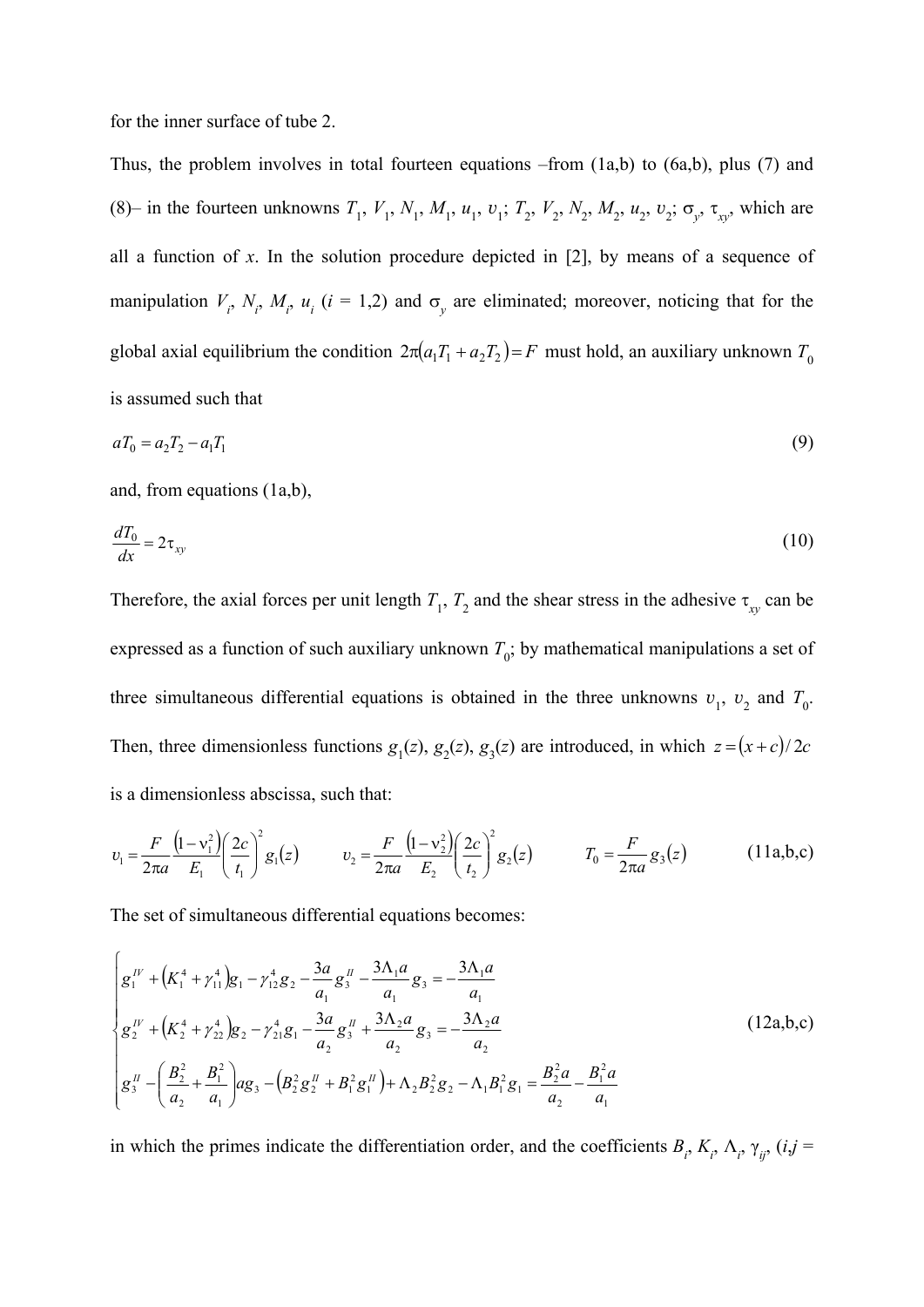1,2) are defined as follows:

$$
B_i^2 = \left(1 - v_i^2 \left(\frac{2c}{t_i}\right)^2 \frac{t_i G_a}{\eta E_i}, \quad K_i^4 = 12 \left(1 - v_i^2 \left(\frac{2c}{t_i}\right)^4 \left(\frac{t_i}{a_i}\right)^2\right),\tag{13a,b}
$$

$$
\Lambda_{i} = 2v_{i} \left(\frac{2c}{t_{i}}\right)^{2} \frac{t_{i}}{a_{i}}, \quad \gamma_{ij}^{4} = 12 \left(1 - v_{j}^{2} \left(\frac{2c}{t_{j}}\right)^{3} \frac{2c}{t_{i}} \frac{aE_{a}t_{j}}{a_{i}E_{j} \eta} \tag{13c,d}
$$

The set of simultaneous equations (12) must be completed by the boundary conditions, according to the state at the ends of the overlap. It is evident that in the end sections of the tubes both axial and transverse forces are nil, as well as the bending moments; therefore  $T_2 = V_2 = M_2 = 0$  in  $x = -c$ ,  $T_1 = V_1 = M_1 = 0$  in  $x = c$ . Conversely, in the sections where the overlap ends and the tubes continue as independent elements, the continuity of forces, moment, displacement and rotation must be ensured. Regarding this aspect, it can be recognized that in the tubes out of the overlap the bending behaviour is given by

$$
v_1 = e^{\lambda_1 x} (A_{v1} \cos \lambda_1 x + B_{v1} \sin \lambda_1 x) - \frac{v_1 F}{2\pi E_1 t_1}, \quad v_2 = e^{-\lambda_2 x} (A_{v2} \cos \lambda_2 x + B_{v2} \sin \lambda_2 x) + \frac{v_2 F}{2\pi E_2 t_2}
$$
(14a,b)

where  $\lambda_i^4 = \frac{3(1 - v_i^2)}{g^2 \lambda_i^2}$  $4\sqrt{3(1-\nu_i^2)}$ *i i*  $\lambda_i^4 = \frac{3(1 - v_i^2)}{a_i^2 t_i^2}$  and  $A_{vi}$ ,  $B_{vi}$  (*i* = 1,2) are constants to be determined. This result can be

easily obtained by deleting the terms (related to the presence of the adhesive) which couple equations (12a) and (12b), or referring to the theory for bending of thin cylindrical shells (as can be found, e.g., in [10]).

Adopting the dimensionless abscissa (*z*) and functions  $(g_1, g_2, g_3)$ , the set of boundary conditions, as reported in [1], in the left end of the overlap  $(z=0)$  is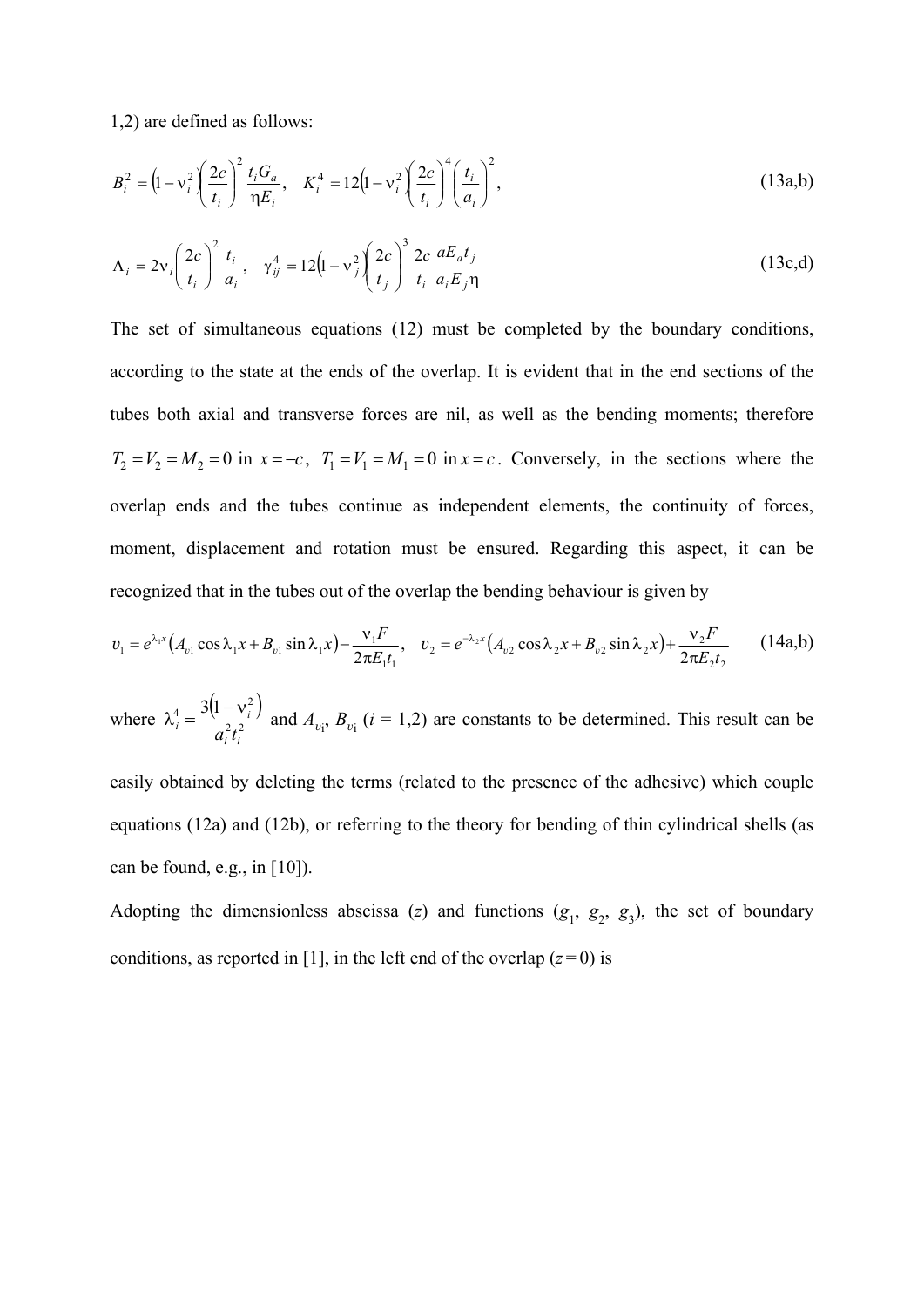$$
g_{3_0} = -1
$$
  
\n
$$
g_{2_0}^{\prime\prime\prime} = 0
$$
  
\n
$$
g_{3_0}^{\prime\prime\prime} = 0
$$
  
\n
$$
g_{2_0}^{\prime\prime\prime} - \frac{3a}{a_2} g_{3_0}^{\prime\prime} = 0
$$
  
\n
$$
g_{1_0}^{\prime\prime\prime} - \sqrt{2} K_1 g_{1_0}^{\prime\prime\prime} + K_1^2 g_{1_0}^{\prime\prime} - \frac{3a}{a_1} g_{3_0}^{\prime\prime} = 0
$$
  
\n
$$
g_{1_0}^{\prime\prime\prime} - \sqrt{2} K_1 g_{1_0}^{\prime\prime} + K_1^2 g_{1_0} = -2\sqrt{3} v_1 \frac{a}{a_1 \sqrt{1 - v_1^2}}
$$
\n(15)

and in the right end of the overlap  $(z=1)$  is

$$
g_{3_1} = 1
$$
  
\n
$$
g_{1_1}^H = 0
$$
  
\n
$$
g_{2_1}^H + \sqrt{2}K_2g_{2_1}^H + K_2^2g_{2_1}^I - \frac{3a}{a_2}g_{3_1}^I = 0
$$
  
\n
$$
g_{2_1}^H + \sqrt{2}K_2g_{2_1}^H + K_2^2g_{2_1}^I - \frac{3a}{a_2}g_{3_1}^I = 0
$$
  
\n
$$
g_{2_1}^H + \sqrt{2}K_2g_{2_1}^I + K_2^2g_{2_1} = -2\sqrt{3}v_2\frac{a}{a_2\sqrt{1 - v_2^2}}
$$
\n(16)

Note that in (15) and (16) the second subscript of the dimensionless functions stands for the value of *z* in which they are evaluated (0 or 1). The study of Lubkin and Reissner gives no additional details on the solution; it is only remarked that the equation set is linear with constant coefficients, thus "… *solution is possible by standard methods*". The results reported in the paper are the normalized stress values (peel and shear) in 11 points of the overlap for a collection of 48 cases corresponding to different combinations of overlap length, stiffness and curvature.

### **3. Solution by means of the Laplace transform**

In the search for an explicit closed-form solution of the problem, the major practical difficulty is given by the size, tenth order, of the set of differential equations. Although an approximate solution can be obtained without particular difficulties by numerical integration, the knowledge of the analytical form of the solution gives larger information and enables to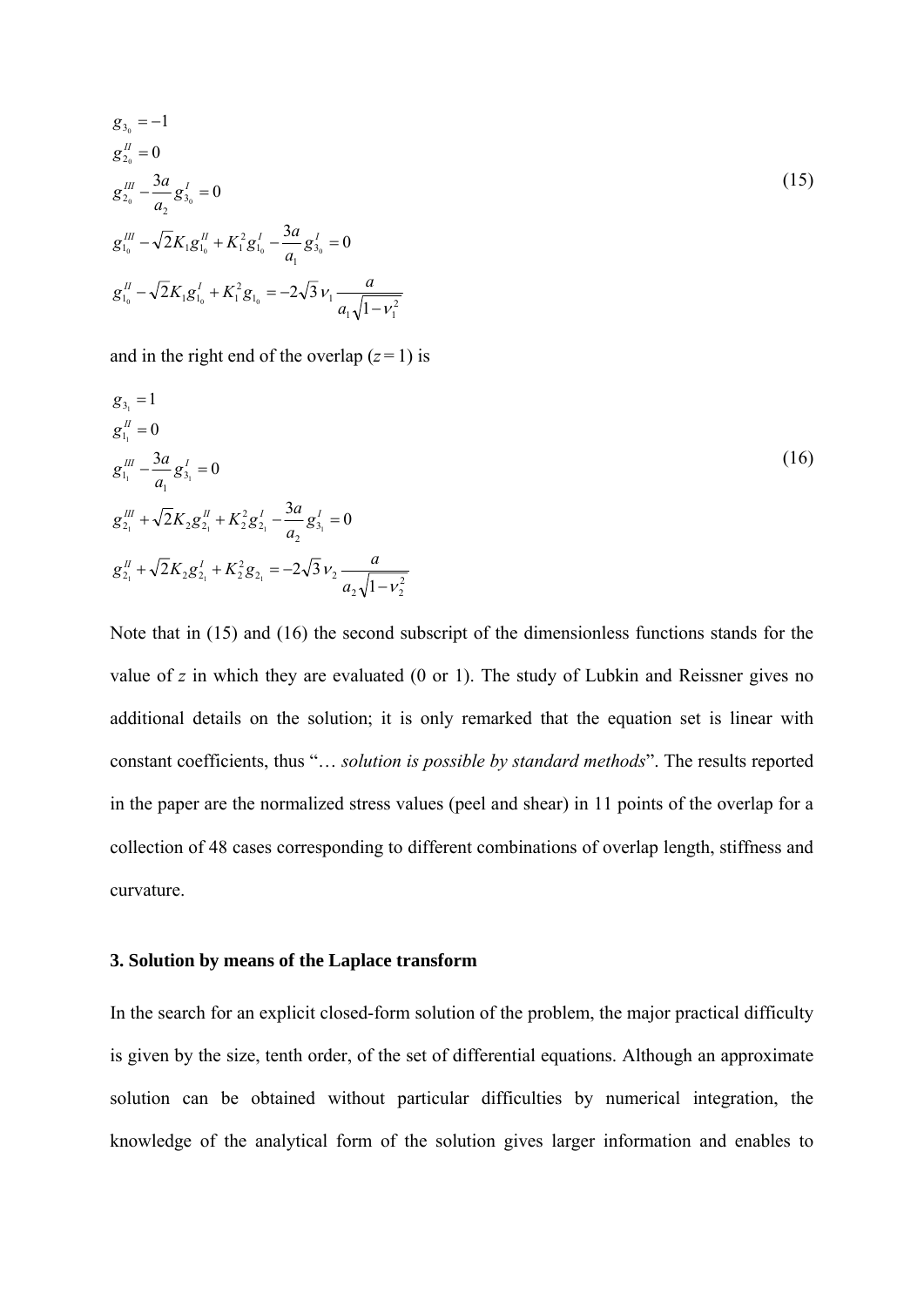investigate the properties of solution, also by comparison with the case of the flat joint. The adopted procedure is based on the Laplace transform, which changes the equation set from differential to algebraic. By applying the transform to the simultaneous equations (12), the following set is obtained, here written in matrix form:

$$
\begin{bmatrix}\ns^4 + K_1^4 + \gamma_{11}^4 & -\gamma_{12}^4 & -\frac{3a}{a_1}(s^2 + \Lambda_1) \\
-\gamma_{21}^4 & s^4 + K_2^4 + \gamma_{22}^4 & -\frac{3a}{a_2}(s^2 - \Lambda_2) \\
-B_1^2(s^2 + \Lambda_1) & -B_2^2(s^2 - \Lambda_2) & s^2 - \left(\frac{B_1^2}{a_1} + \frac{B_2^2}{a_2}\right)a\end{bmatrix}\begin{bmatrix}\nG_1(s) \\
G_2(s)\n\end{bmatrix} = \\
-B_1^2(s^2 + \Lambda_1) & -B_2^2(s^2 - \Lambda_2) & s^2 - \left(\frac{B_1^2}{a_1} + \frac{B_2^2}{a_2}\right)a\end{bmatrix}\begin{bmatrix}\nG_1(s) \\
G_2(s)\n\end{bmatrix} = (17)
$$
\n
$$
\frac{1}{s}\begin{bmatrix}\ns^4g_{1_0} + s^3g_{1_0}^1 + s^2\left(g_{1_0}^H - \frac{3a}{a_1}g_{3_0}\right) + s\left(g_{1_0}^H - \frac{3a}{a_1}g_{3_0}^I\right) - \frac{3\Lambda_1 a}{a_1} \\
s^4g_{2_0} + s^3g_{2_0}^I + s^2\left(g_{2_0}^H - \frac{3a}{a_2}g_{3_0}\right) + s\left(g_{2_0}^H - \frac{3a}{a_2}g_{3_0}^I\right) - \frac{3\Lambda_2 a}{a_2} \\
s^2(g_{3_0} - B_1^2g_{1_0} - B_2^2g_{2_0}) + s(g_{3_0}^I - B_1^2g_{1_0}^I - B_2^2g_{2_0}^I) - \left(\frac{B_1^2 a}{a_1} - \frac{B_2^2 a}{a_2}\right)\n\end{bmatrix}
$$
\n(17)

in which *s* is the Laplacian complex variable and  $G_1(s)$ ,  $G_2(s)$ ,  $G_3(s)$  are, respectively, the transforms of the functions  $g_1(z)$ ,  $g_2(z)$ ,  $g_3(z)$ .

The vector of the constant terms in the right hand side of the equation set  $(17)$  depends on  $g_1$ ,  $g_2, g_3$  and their derivatives calculated in  $z=0$ . By replacing the initial condition (15) in such vector, after several manipulations it is possible to obtain a vector of constant terms as a function of the initial conditions  $g_{1_0}$ ,  $g_{1_0}^I$ ,  $g_{2_0}$ ,  $g_{3_0}^I$  only. By solving the equation set (17), the Laplace transforms are obtained explicitly:

$$
\begin{bmatrix}\nG_1(s; g_{1_0}, g_{1_0}', g_{2_0}, g_{2_0}', g_{3_0}'] \\
G_2(s; g_{1_0}, g_{1_0}', g_{2_0}, g_{2_0}', g_{2_0}', g_{3_0}']\nG_3(s; g_{1_0}, g_{1_0}', g_{2_0}, g_{2_0}', g_{3_0}']\n\end{bmatrix} = \frac{1}{s \cdot \sum_{i=0}^{5} d_{2i} \cdot s^{2i}} \begin{bmatrix}\n\sum_{i=0}^{10} n_{1,i} (g_{1_0}, g_{1_0}', g_{2_0}, g_{2_0}', g_{3_0}') \cdot s^i \\
\sum_{i=0}^{10} n_{2,i} (g_{1_0}, g_{1_0}', g_{2_0}, g_{2_0}', g_{3_0}') \cdot s^i \\
\sum_{i=0}^{10} n_{3,i} (g_{1_0}, g_{1_0}', g_{2_0}, g_{2_0}', g_{3_0}') \cdot s^i\n\end{bmatrix}
$$
\n(18)

In (18) the coefficients  $d_{2i}$  ( $i = 0,1,...,5$ ) in the denominator are known, whilst the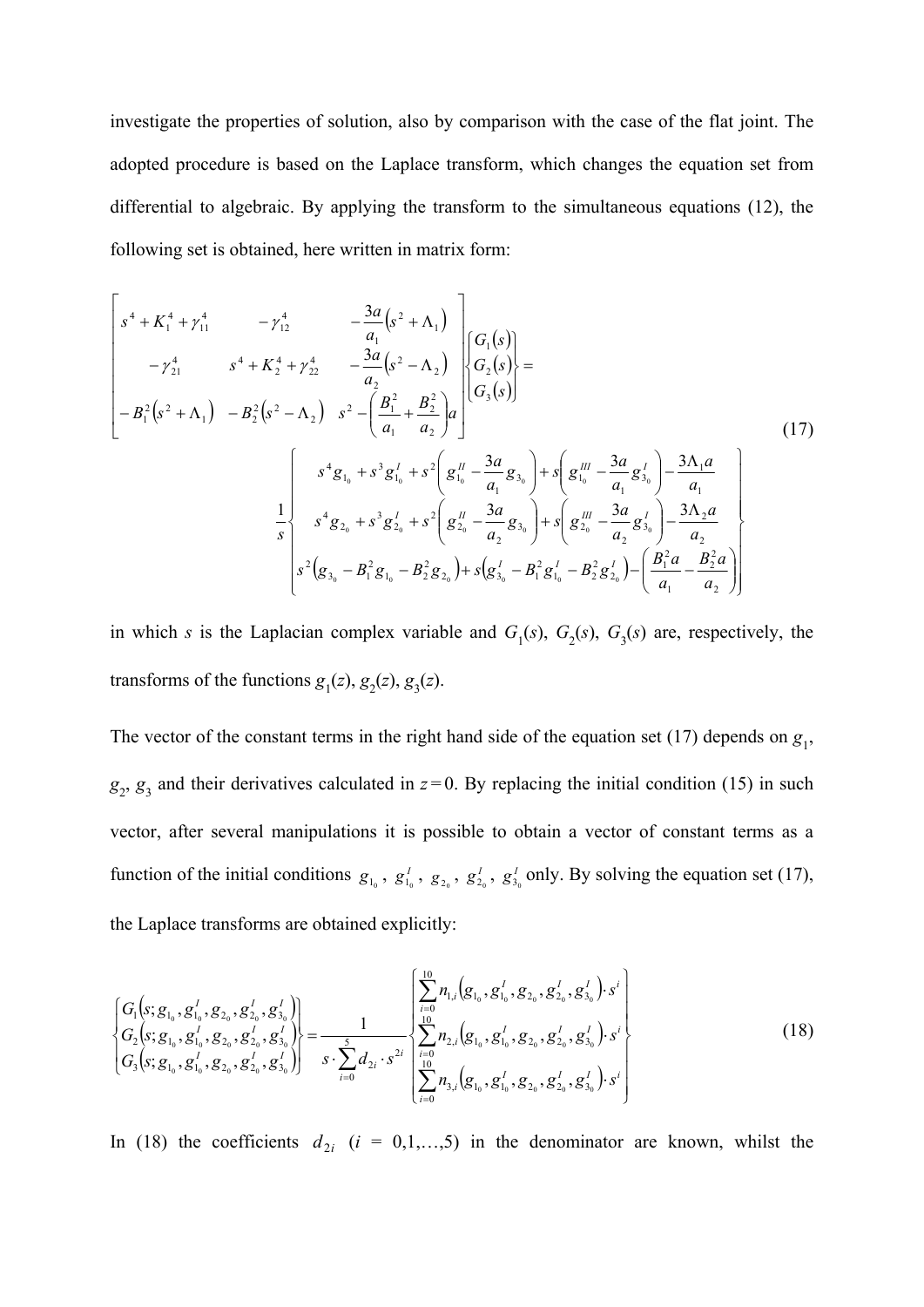coefficients  $n_{1,i}$ ,  $n_{2,i}$  and  $n_{3,i}$  ( $i = 0,1,...,10$ ) in the numerator are a function of the unknown initial conditions  $g_{1_0}$ ,  $g_{1_0}^I$ ,  $g_{2_0}$ ,  $g_{2_0}^I$  and  $g_{3_0}^I$ . Thus, it is worth of note that the Laplace transforms in (18) are rational functions which can be written as ratios of polynomials, of tenth degree in the numerator and of eleventh degree in the denominator. The polynomial in the denominator is the same for the three transforms and is obtained by the product of a biquintic polynomial, (i.e. a quintic polynomial in  $s^2$ ) and the *s* variable; thus, it is immediate to recognize that  $s = 0$  is a root of the denominator. By decomposing in partial fractions the rational functions, an equivalent representation of the three Laplace transforms is obtained:

$$
G_i(s; g_{1_0}, g_{1_0}^I, g_{2_0}, g_{2_0}^I, g_{3_0}^I) = \sum_{j=1}^{q+1} \sum_{k=1}^{N m_j} \frac{C_{i,j,k} \left(g_{1_0}, g_{1_0}^I, g_{2_0}, g_{2_0}^I, g_{3_0}^I\right)}{\left(s - p_j\right)^{N m_j - k + 1}}, \qquad i = 1, 2, 3, \qquad (19)
$$

in which *q* is the number of distinct roots (real or complex) of the bi-quintic polynomial, *Nmj* is the algebraic multiplicity of the *j*-th root  $p_i$ , the coefficients (real or complex)  $C_{i,j,k}$  are a function of the unknown initial conditions and are, according to the residue method for partial fractions decomposition (see e.g. [11]), equal to:

$$
C_{i,j,k}\left(g_{1_0},g_{1_0}^I,g_{2_0},g_{2_0}^I,g_{3_0}^I\right) = \frac{1}{(k-1)!} \lim_{s \to p_j} \frac{d^{k-1}}{ds^{k-1}} \left[ (s-p_j)^{Nm_j} G_i\left(s; g_{1_0},g_{1_0}^I,g_{2_0},g_{2_0}^I,g_{3_0}^I \right) \right]
$$
(20)

In the numerous cases studied in this work, assuming for the elastic constants and the geometrical dimensions in (12) different values in a meaningful range of variation, the five roots obtained from the quintic polynomial in  $s<sup>2</sup>$  had always unit algebraic multiplicity; one of them was real and the remaining four were originated from two pairs of complex conjugates. The ten roots of the bi-quintic polynomial, easily obtainable from the five roots of the associated quintic polynomial, together with the trivial nil root can be finally expressed as:

$$
p_1 = -p_6 = r_1 \t p_2 = -p_9 = r_2 + i \cdot m_2 \t p_3 = -p_{10} = r_3 + i \cdot m_3
$$
  
\n
$$
p_4 = -p_7 = r_2 - i \cdot m_2 \t p_5 = -p_8 = r_3 - i \cdot m_3 \t p_{11} = 0
$$
\n(21)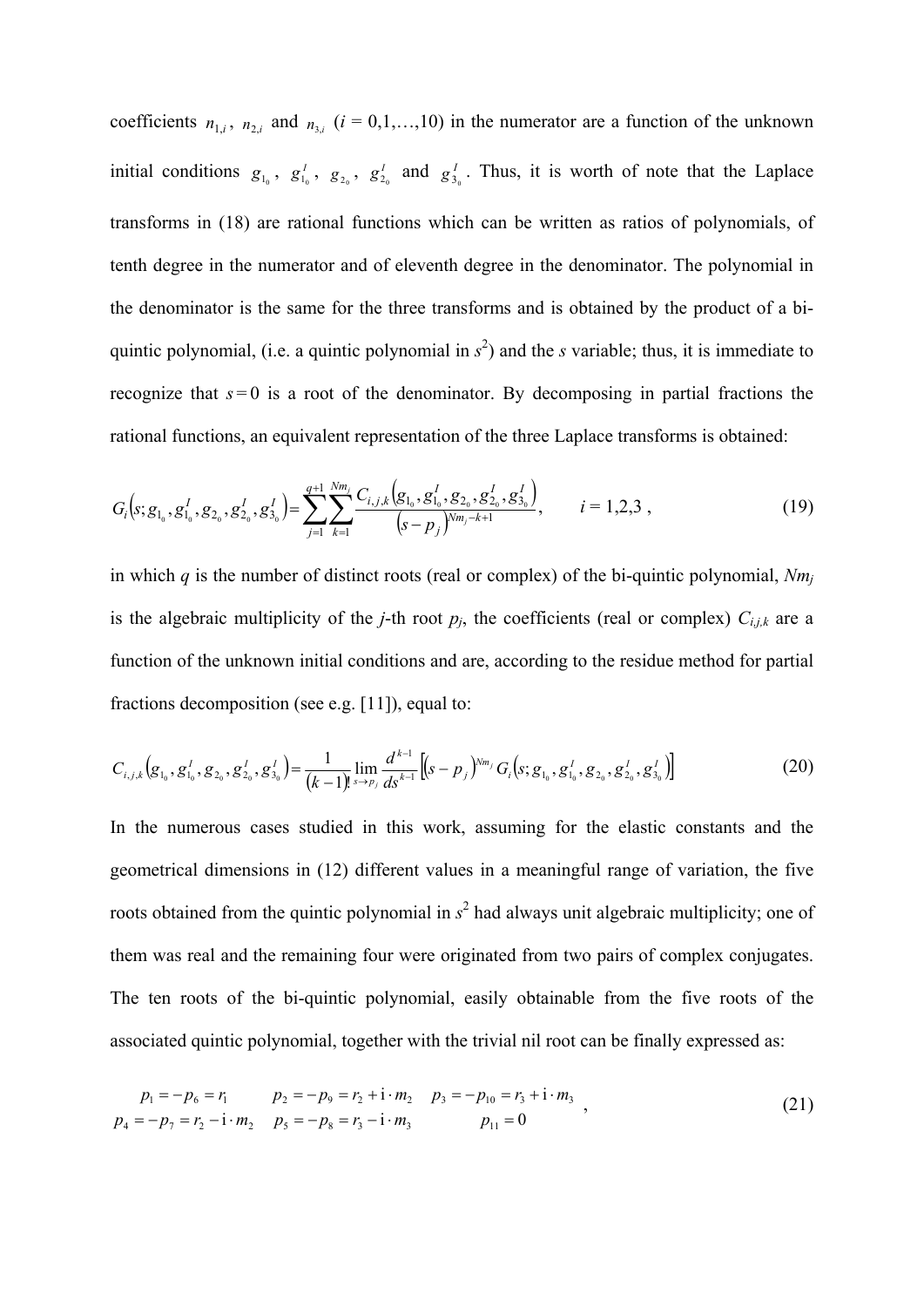where  $r_1$ ,  $r_2$ ,  $r_3$  and  $m_2$ ,  $m_3$  are respectively the absolute values of the real and imaginary parts different from zero (note that  $m_1 = 0$ ) of the bi-quintic polynomial. It can be noticed that such roots can be easily obtained, starting from the quintic equation in  $s^2$ , by finding numerically the only real root and calculating analytically (for the quartic polynomial explicit solutions for the roots are available) the two remaining pairs of complex conjugate roots.

Starting from the partial fractions decomposition (19) and considering the roots given in (21) it is possible to obtain the dimensionless functions  $g_1(z)$ ,  $g_2(z)$ ,  $g_3(z)$  as a function of the initial unknown boundary conditions:

$$
g_i(z; g_{1_0}, g_{1_0}^I, g_{2_0}, g_{2_0}^I, g_{3_0}^I) = \frac{n_{i,0}}{d_0} + \sum_{j=1}^{10} C_{i,j} e^{p_j z}, \quad i = 1, 2, 3,
$$
\n(22)

where  $n_{i,0}$  and  $d_0$  are defined in Equation (18) and the coefficients  $C_{i,j}$  are obtained from formula (20) by considering a unit algebraic multiplicity for each root (i.e.,  $Nm_j = 1$ ). In particular, the coefficients  $C_{i,j}$  become equal to  $\lim_{s\to p_j} (s-p_j) \cdot G_i(s; g_{1_0}, g_{1_0}^I, g_{2_0}, g_{2_0}^I, g_{3_0}^I)$ .

Eventually, accounting for the definitions of the roots in (21) and through suitable manipulations, the explicit formulae for the dimensionless functions are obtained:

$$
g_i(z; g_{1_0}, g'_{1_0}, g_{2_0}, g'_{2_0}, g'_{3_0}) = \frac{n_{i,0}}{d_0} + \sum_{j=1}^3 \left( \cosh(r_j z) \cdot (c_{j,1,g_i} \cos(m_j z) + c_{j,2,g_i} \sin(m_j z)) + \sinh(r_j z) \cdot (c_{j,3,g_i} \cos(m_j z) + c_{j,4,g_i} \sin(m_j z)) \right)
$$

in which the constants  $c_{j,1,g_i}$ ,  $c_{j,2,g_i}$ ,  $c_{j,3,g_i}$ ,  $c_{j,4,g_i}$   $(i,j=1,2,3)$  are real, depend on the unknown left  $(z=0)$  conditions and are equal to

$$
c_{1,1,g_i} = C_{i,1} + C_{i,6} \t c_{2,1,g_i} = 2(\text{Re}[C_{i,2}] + \text{Re}[C_{i,7}]) \t c_{3,1,g_i} = 2(\text{Re}[C_{i,3}] + \text{Re}[C_{i,8}])
$$
  
\n
$$
c_{1,2,g_i} = 0 \t c_{2,2,g_i} = -2(\text{Im}[C_{i,2}] + \text{Im}[C_{i,7}]) \t c_{3,2,g_i} = -2(\text{Im}[C_{i,3}] + \text{Im}[C_{i,8}])
$$
  
\n
$$
c_{1,3,g_i} = C_{i,1} - C_{i,6} \t c_{2,3,g_i} = 2(\text{Re}[C_{i,2}] - \text{Re}[C_{i,7}]) \t c_{3,3,g_i} = 2(\text{Re}[C_{i,3}] - \text{Re}[C_{i,8}])
$$
  
\n
$$
c_{1,4,g_i} = 0 \t c_{2,4,g_i} = -2(\text{Im}[C_{i,2}] - \text{Im}[C_{i,7}]) \t c_{3,4,g_i} = -2(\text{Im}[C_{i,3}] - \text{Im}[C_{i,8}])
$$

where Re<sup>[]</sup> and Im<sup>[]</sup> indicate respectively the real and imaginary part of a complex number.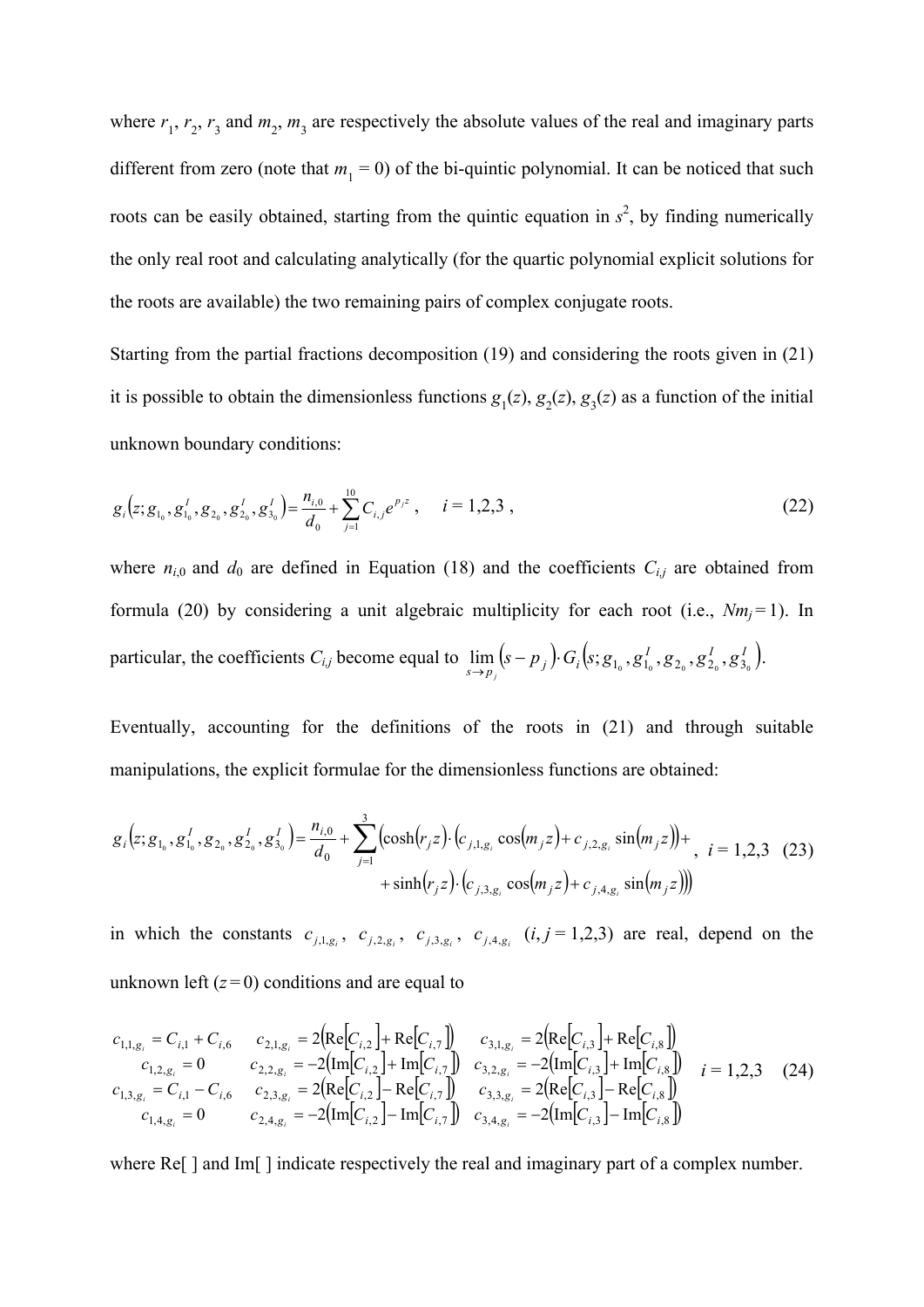The dimensionless functions in (23) are still expressed as a function of the five unknown left conditions  $g_{1_0}$ ,  $g'_{1_0}$ ,  $g_{2_0}$ ,  $g'_{2_0}$  and  $g'_{3_0}$ . Using the five right (*z* = 1) boundary conditions given in (16), it is possible to build a set of algebraic equations which is linear (the unknown initial conditions appear always to the unit power) and easy to solve in the five unknowns  $g_{1_o}$ ,  $g_{1_o}^I$ ,  $g_{2_0}$ ,  $g_{2_0}^I$  and  $g_{3_0}^I$ . After this step, the three dimensionless functions  $g_1(z)$ ,  $g_2(z)$ ,  $g_3(z)$  are completely determined and, therefore, it is possible to relate them to the peel and shear stresses in the adhesive by means of the equations (7), (10), (11) and (13a):

$$
\sigma_y(z) = \frac{F}{4\pi ac} \frac{E_a}{G_a} \left( B_2^2 \frac{2c}{t_2} g_2(z) - B_1^2 \frac{2c}{t_1} g_1(z) \right)
$$
  
\n
$$
\tau_{xy}(z) = \frac{F}{8\pi ac} g_3^T(z)
$$
\n(25a,b)

Replacing in (25) the definitions (23) of the dimensionless functions and rearranging in suitable way the terms, the final formulae for the peel and shear stresses are obtained:

$$
\sigma_{y}(z) = \frac{F}{4\pi ac} \frac{E_{a}}{G_{a}} c_{0,\sigma} + \frac{F}{4\pi ac} \frac{E_{a}}{G_{a}} \sum_{i=1}^{3} \left( \frac{\cosh(r_{i}z) \cdot (c_{i,1,\sigma} \cos(m_{i}z) + c_{i,2,\sigma} \sin(m_{i}z)) + (c_{i,1,\sigma} \cos(m_{i}z) + c_{i,2,\sigma} \sin(m_{i}z)) + \sinh(r_{i}z) \cdot (c_{i,3,\sigma} \cos(m_{i}z) + c_{i,4,\sigma} \sin(m_{i}z)) \right)
$$
\n
$$
\tau_{xy}(z) = \frac{F}{8\pi ac} \sum_{i=1}^{3} \left( \frac{\cosh(r_{i}z) \cdot (c_{i,1,\tau} \cos(m_{i}z) + c_{i,2,\tau} \sin(m_{i}z)) + (c_{i,3,\tau} \cos(m_{i}z) + c_{i,4,\tau} \sin(m_{i}z)) \right)
$$
\n
$$
(26a,b)
$$

where the new constants are given by

$$
c_{0,\sigma} = \frac{n_{2,0}}{d_0} B_2^2 \frac{2c}{t_2} - \frac{n_{1,0}}{d_0} B_1^2 \frac{2c}{t_1}
$$
  
\n
$$
c_{i,j,\sigma} = c_{i,j,g_2} B_2^2 \frac{2c}{t_2} - c_{i,j,g_1} B_1^2 \frac{2c}{t_1}
$$
  
\n
$$
c_{i,1,\tau} = r_i c_{i,3,g_3} + m_i c_{i,2,g_3}
$$
  
\n
$$
c_{i,2,\tau} = -(m_i c_{i,1,g_3} - r_i c_{i,4,g_3})
$$
  
\n
$$
c_{i,3,\tau} = r_i c_{i,1,g_3} + m_i c_{i,4,g_3}
$$
  
\n
$$
c_{i,4,\tau} = -(m_i c_{i,3,g_3} - r_i c_{i,2,g_3})
$$
\n(27)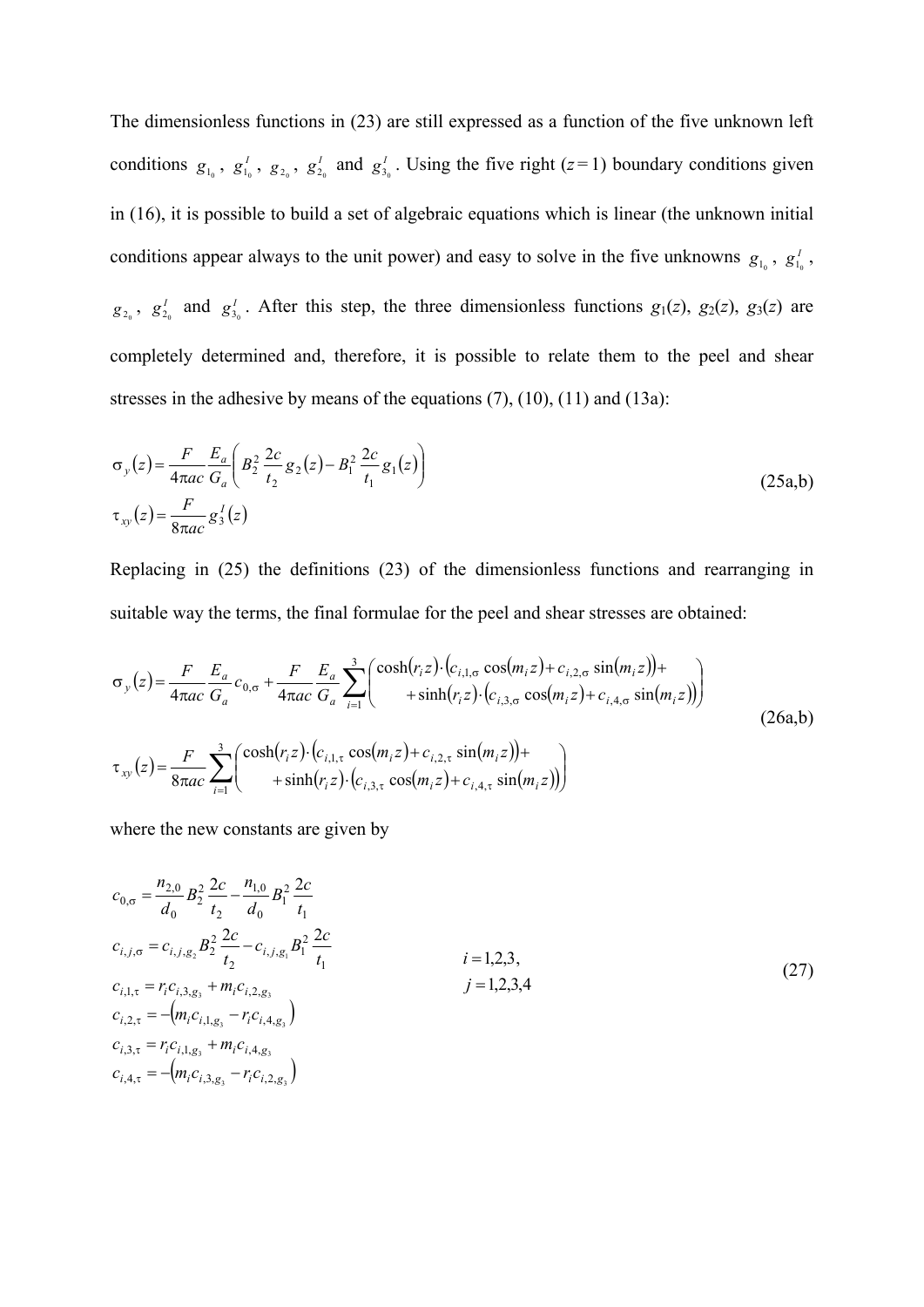#### **4. Numerical examples**

To clarify the applicability of this procedure, the solution of two practical examples is shown in the following. For the first example the solution is presented step by step; for the second example, since the mathematical passages are the same, only the final equations are given in the text. The cases are taken from the collection reported in [2] and correspond to the examples 1 and 2 considered in [1]. In both cases, the two adherends have identical thickness and elastic constants, therefore  $t_1 = t_2 = t$ ,  $E_1 = E_2 = E$  and  $v_1 = v_2 = 0.3$ . The number of significant figures adopted in the following examples is chosen in order to show consistent numerical passages in the illustrative procedure and to obtain final results with the same numerical precision of the table of results reported in [2].

As for the first example, the other data, given in dimensionless form, are  $E_a/G_a = 8/3$ ,  $\beta = \frac{\eta E}{tE_a} = 20$ ,  $2c/t = 10$ ,  $R = t/(2a) = 0.025$ . Considering such values and the boundary conditions in the left end  $(z=0)$  the equation set (17) becomes

$$
\begin{bmatrix}\ns^4 + 5887 & -5600 & -3.077s^2 - 9.468 \\
-5327 & s^4 + 5587 & -2.927s^2 + 8.566 \\
-1.706s^2 - 5.250 & -1.706s^2 + 4.994 & s^2 - 3.415\n\end{bmatrix}\n\begin{bmatrix}\nG_1(s) \\
G_2(s) \\
G_3(s)\n\end{bmatrix} = \n\begin{bmatrix}\ns^4 g_{1_0} + s^3 g_1^I + s^2 (-16.95g_{1_0} + 5.822g_{1_0}^I + 1.960) + s(-98.66g_{1_0} + 16.95g_{1_0}^I - 6.505) - 9.468 \\
s^4 g_{2_0} + s^3 g_{2_0}^I + 2.927s^2 - 8.566\n\end{bmatrix}
$$
\n
$$
s^2 (-1.706g_{1_0} - 1.706g_{2_0} - 1) + s(-1.706g_{1_0}^I - 1.706g_{2_0}^I + g_{3_0}^I) - 0.085
$$

The characteristic equation of the matrix is

$$
s^{10} - 13.6578s^8 + 1.14709 \cdot 10^4 s^6 - 1.53928 \cdot 10^5 s^4 + 3.04267 \cdot 10^6 s^2 - 1.04739 \cdot 10^7 = 0
$$

The real and imaginary parts of its roots are  $r_1 = 2.00364$ ,  $r_2 = 3.16908$ ,  $r_3 = 7.27410$ ;  $m_1 = 0$ ,  $m_2 = 2.28471$ ,  $m_3 = 7.27421$ . As explained in the previous section, solving the above numerical equation set (corresponding to the equation set (17)) for  $G_1(s)$ ,  $G_2(s)$  and  $G_3(s)$ ,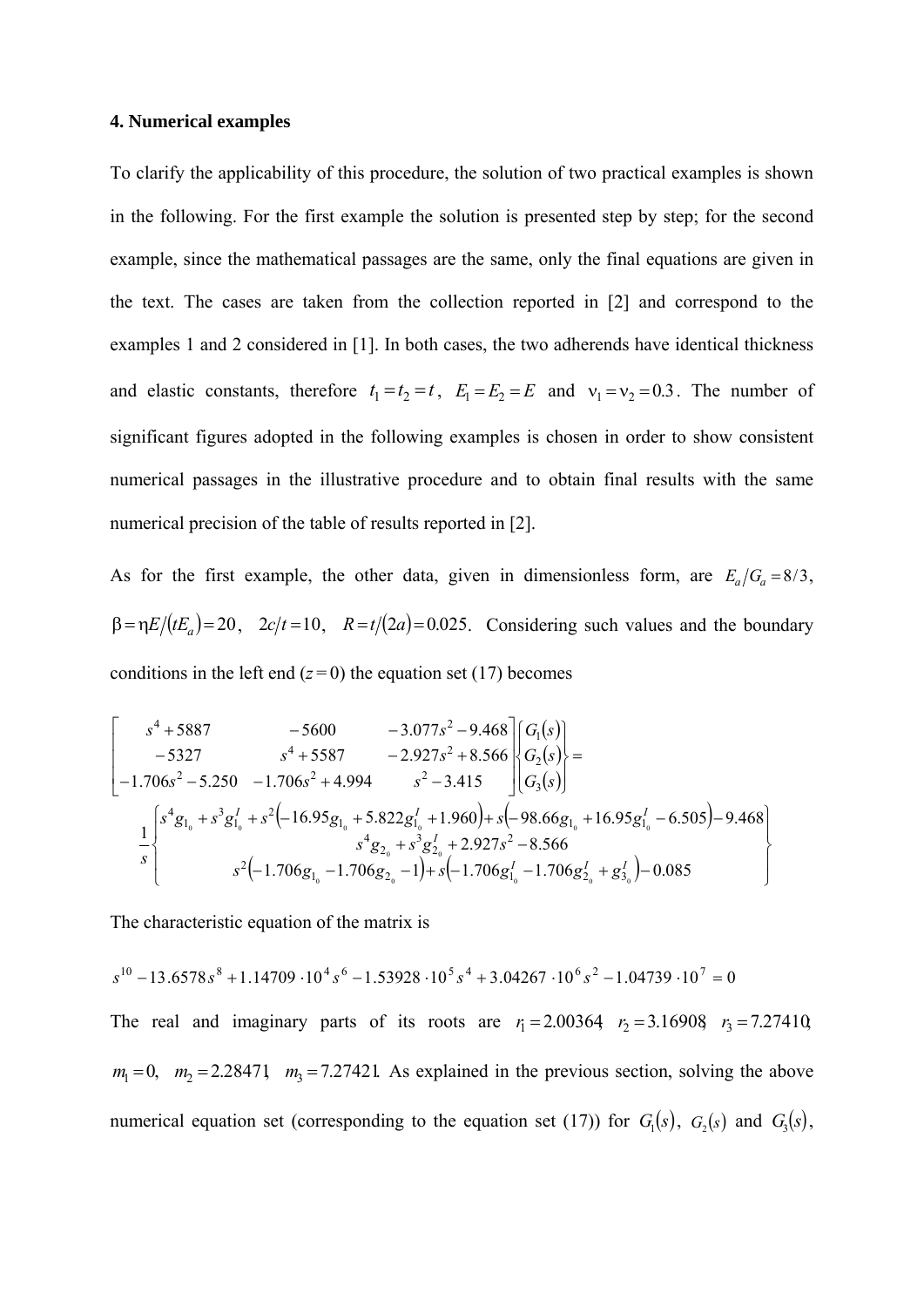decomposing in partial fractions and inverse transforming, the dimensionless functions  $g_1(z)$ ,  $g_2(z)$ ,  $g_3(z)$  are built, in which the coefficients still depend on the five unknown left conditions. Applying the five boundary conditions known in the right end the following linear equation set is written

$$
\begin{bmatrix} -42.6495 & 13.3940 & -73.8104 & -8.24897 & 4.67366 \ -39653.4 & 975.500 & 32490.4 & 736.253 & 11.3771 \ -400526 & -34112.8 & 394177 & 32717.5 & 37.1474 \ 621530 & 19318.7 & -563793 & -32492.3 & -88.5750 \ 43783.5 & -4207.09 & -32708.4 & 802.598 & 26.8833 \end{bmatrix} \begin{bmatrix} g_{1_0} \\ g_1' \\ g_2 \\ g_3' \\ g_4' \\ g_5' \\ g_6' \end{bmatrix} = \begin{bmatrix} 12.5090 \\ 525.747 \\ 1027.68 \\ -4673.17 \\ -768.563 \end{bmatrix}
$$

from which the five unknowns are obtained:  $g_{1} = 0.00459$ ,  $g_{1}^{I} = 0.02974$ ,  $g_{2} = 0.02384$ ,  $g_{2_0}^I$  = -0.17159,  $g_{3_0}^I$  = 2.70675. After this step, it is possible to calculate the coefficients (27) to be replaced in the two formulae (26) so that the peel and shear stresses can be evaluated:

$$
c_{0,\sigma} = -7.51960 \cdot 10^{-4};
$$
\n
$$
c_{1,1,\sigma} = 3.85793 \cdot 10^{-2}
$$
\n
$$
c_{1,2,\sigma} = 0
$$
\n
$$
c_{1,3,\sigma} = -5.07453 \cdot 10^{-2}
$$
\n
$$
c_{1,4,\sigma} = 0
$$
\n
$$
c_{2,1,\sigma} = -7.39931 \cdot 10^{-3}
$$
\n
$$
c_{2,2,\sigma} = -1.29355 \cdot 10^{-3}
$$
\n
$$
c_{2,3,\sigma} = 7.02210 \cdot 10^{-3}
$$
\n
$$
c_{2,4,\sigma} = 1.91791 \cdot 10^{-3}
$$
\n
$$
c_{3,1,\sigma} = 2.97887 \cdot 10^{-1}
$$
\n
$$
c_{3,2,\sigma} = -1.63044 \cdot 10^{-1}
$$
\n
$$
c_{3,3,\sigma} = -2.97874 \cdot 10^{-1}
$$
\n
$$
c_{1,1,\tau} = 3.82407
$$
\n
$$
c_{1,2,\tau} = 0
$$
\n
$$
c_{2,1,\tau} = -1.12776
$$
\n
$$
c_{2,2,\tau} = -1.27933
$$
\n
$$
c_{3,1,\tau} = 1.04900 \cdot 10^{-2}
$$
\n
$$
c_{3,2,\tau} = -8.33368 \cdot 10^{-3}
$$
\n
$$
c_{3,3,\tau} = -1.04881 \cdot 10^{-2}
$$
\n
$$
c_{3,4,\tau} = 8.31966 \cdot 10^{-3}
$$

Adopting, as done in [1], the normalised stresses *N* (peel) and *T* (shear), respectively obtained dividing  $\sigma_y$  and  $\tau_{xy}$  by  $F/(4\pi ac)$ , it is possible to plot the stress distribution in the joint independently of the intensity of the applied load. Figure 3 reports the graphs of *N* and *T* corresponding to the case under consideration, together with the relevant values published in [2]. As expected, the curves fit perfectly the points, since they are solutions of the same case.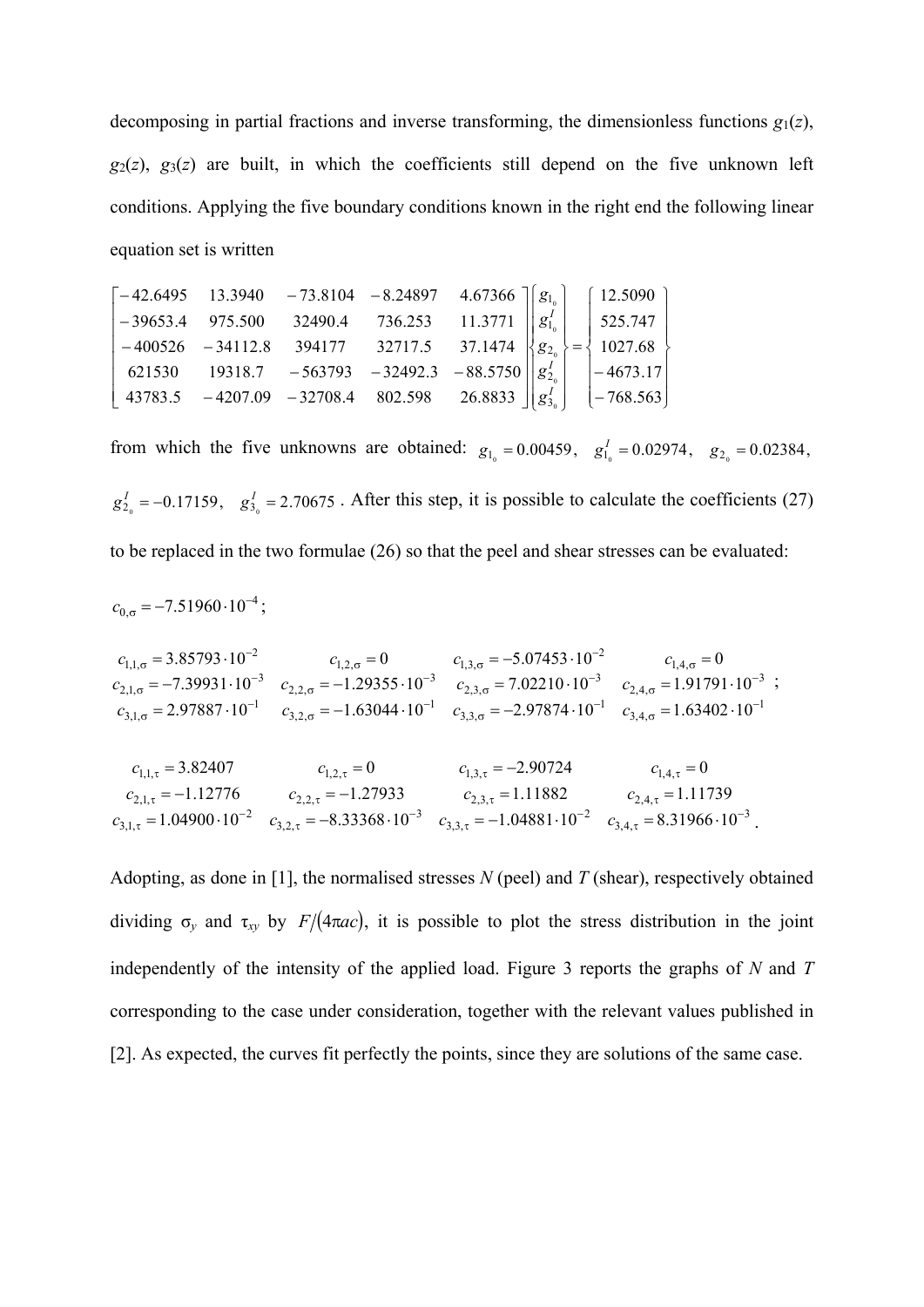

Fig. 3. Normalised stress distribution and comparison with the values published in [2], for the case  $\beta = \frac{1}{F} \left( \frac{tE_a}{t} \right) = 20$ ,  $\frac{2c}{t} = 10$ ,  $R = \frac{t}{2a} = 0.025$ .

As for the second example, the dimensionless data of the joint are  $E_a/G_a = 8/3$ ,  $\beta = 4$ ,  $2c/t = 2$ ,  $R = 0.1$ . The chosen value for  $\beta$  corresponds to the one reported in the original tables given in [2]. However, as pointed out in [1], the results published in [2] correspond in reality to  $\beta = 5$  rather than to  $\beta = 4$ . Indeed, by carrying out the analytical solution also in the  $\beta = 5$ case, it will be shown in the following that data points given in [2] perfectly overlap the curve corresponding to  $\beta = 5$ .

For the  $\beta = 4$  case, the real and imaginary parts are  $r_1 = 0.97407$ ,  $r_2 = 1.25917$ ,  $r_3 = 2.21032$ ;  $m_1 = 0$ ,  $m_2 = 0.82959$ ,  $m_3 = 2.20871$ . The coefficients (27) to be replaced in the two formulae (26) so that the peel and shear stresses can be evaluated are:

$$
c_{0,\sigma} = -2.27066 \cdot 10^{-3};
$$
\n
$$
c_{1,1,\sigma} = 4.28616 \cdot 10^{-2}
$$
\n
$$
c_{1,2,\sigma} = 0
$$
\n
$$
c_{1,3,\sigma} = -9.27572 \cdot 10^{-2}
$$
\n
$$
c_{1,4,\sigma} = 0
$$
\n
$$
c_{2,1,\sigma} = 1.18740 \cdot 10^{-3}
$$
\n
$$
c_{2,2,\sigma} = -1.08671 \cdot 10^{-3}
$$
\n
$$
c_{2,3,\sigma} = -1.45249 \cdot 10^{-3}
$$
\n
$$
c_{2,4,\sigma} = 2.63564 \cdot 10^{-4};
$$
\n
$$
c_{3,1,\sigma} = 2.48068 \cdot 10^{-1}
$$
\n
$$
c_{3,2,\sigma} = -1.68834 \cdot 10^{-1}
$$
\n
$$
c_{3,3,\sigma} = -3.14347 \cdot 10^{-1}
$$
\n
$$
c_{3,4,\sigma} = 1.96836 \cdot 10^{-1}
$$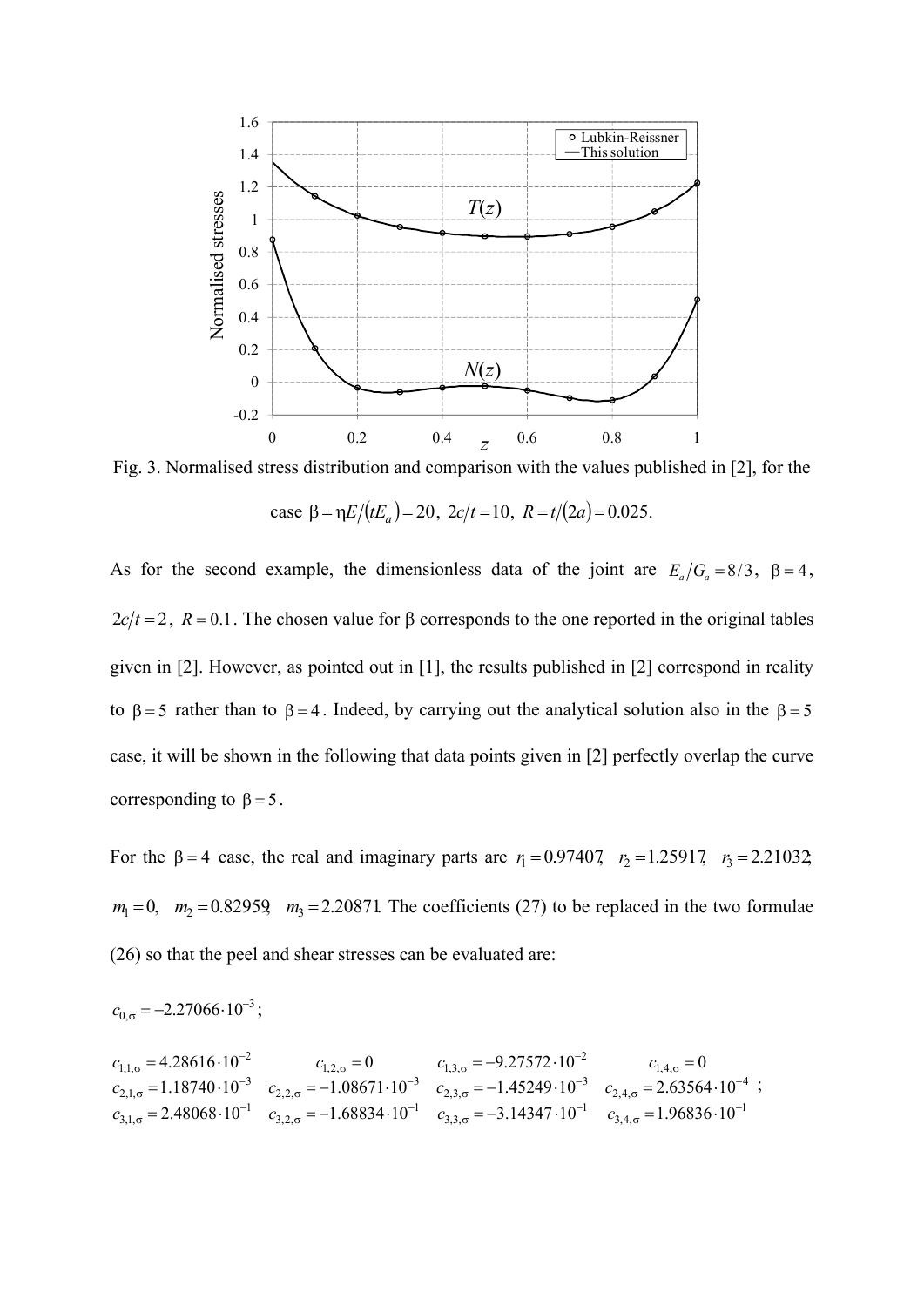$$
c_{1,1,\tau} = 5.15622
$$
  
\n
$$
c_{1,2,\tau} = 0
$$
  
\n
$$
c_{2,1,\tau} = -2.89347
$$
  
\n
$$
c_{3,2,\tau} = -1.41093
$$
  
\n
$$
c_{3,3,\tau} = -4.99866 \cdot 10^{-2}
$$
  
\n
$$
c_{1,4,\tau} = 0
$$
  
\n
$$
c_{2,1,\tau} = 6.19970 \cdot 10^{-2}
$$
  
\n
$$
c_{3,2,\tau} = -3.29161 \cdot 10^{-2}
$$
  
\n
$$
c_{3,3,\tau} = -4.99866 \cdot 10^{-2}
$$
  
\n
$$
c_{3,4,\tau} = 2.65382 \cdot 10^{-2}
$$

For the  $\beta = 5$  case, the real and imaginary parts are  $r_1 = 0.81672$ ,  $r_2 = 1.26293$ ,  $r_3 = 2.10039$ ;  $m_1 = 0$ ,  $m_2 = 0.911839$ ,  $m_3 = 2.09897$ . The coefficients (27) are:

$$
c_{0,\sigma} = -2.22574 \cdot 10^{-3};
$$
\n
$$
c_{1,1,\sigma} = 3.42099 \cdot 10^{-2}
$$
\n
$$
c_{1,2,\sigma} = 0
$$
\n
$$
c_{1,3,\sigma} = -8.51426 \cdot 10^{-2}
$$
\n
$$
c_{1,4,\sigma} = 0
$$
\n
$$
c_{2,1,\sigma} = 8.71122 \cdot 10^{-3}
$$
\n
$$
c_{2,2,\sigma} = -3.92606 \cdot 10^{-3}
$$
\n
$$
c_{2,3,\sigma} = -1.20372 \cdot 10^{-2}
$$
\n
$$
c_{2,4,\sigma} = -1.11988 \cdot 10^{-3};
$$
\n
$$
c_{3,1,\sigma} = 2.12117 \cdot 10^{-1}
$$
\n
$$
c_{3,2,\sigma} = -1.38926 \cdot 10^{-1}
$$
\n
$$
c_{3,3,\sigma} = -2.73003 \cdot 10^{-1}
$$
\n
$$
c_{3,4,\sigma} = 1.73807 \cdot 10^{-1}
$$
\n
$$
c_{1,1,\tau} = 3.89188
$$
\n
$$
c_{1,2,\tau} = 0
$$
\n
$$
c_{2,1,\tau} = -1.68275
$$
\n
$$
c_{2,2,\tau} = -1.08036
$$
\n
$$
c_{2,3,\tau} = 7.74578 \cdot 10^{-1}
$$
\n
$$
c_{2,4,\tau} = 9.12182 \cdot 10^{-1}
$$
\n
$$
c_{3,1,\tau} = 5.38753 \cdot 10^{-2}
$$
\n
$$
c_{3,2,\tau} = -2.91383 \cdot 10^{-2}
$$
\n
$$
c_{3,3,\tau} = -4.29909 \cdot 10^{-2}
$$
\n
$$
c_{3,4,\tau} = 2.15139 \cdot 10^{-2}.
$$

Figure 4 reports the graphs of *N* and *T* corresponding to the cases under consideration (both  $\beta = 4$  and  $\beta = 5$ ), together with the relevant values published in [2] therein considered for  $\beta = 4$ . As anticipated, the data points given in [2] perfectly overlap only the curve corresponding to  $\beta = 5$ .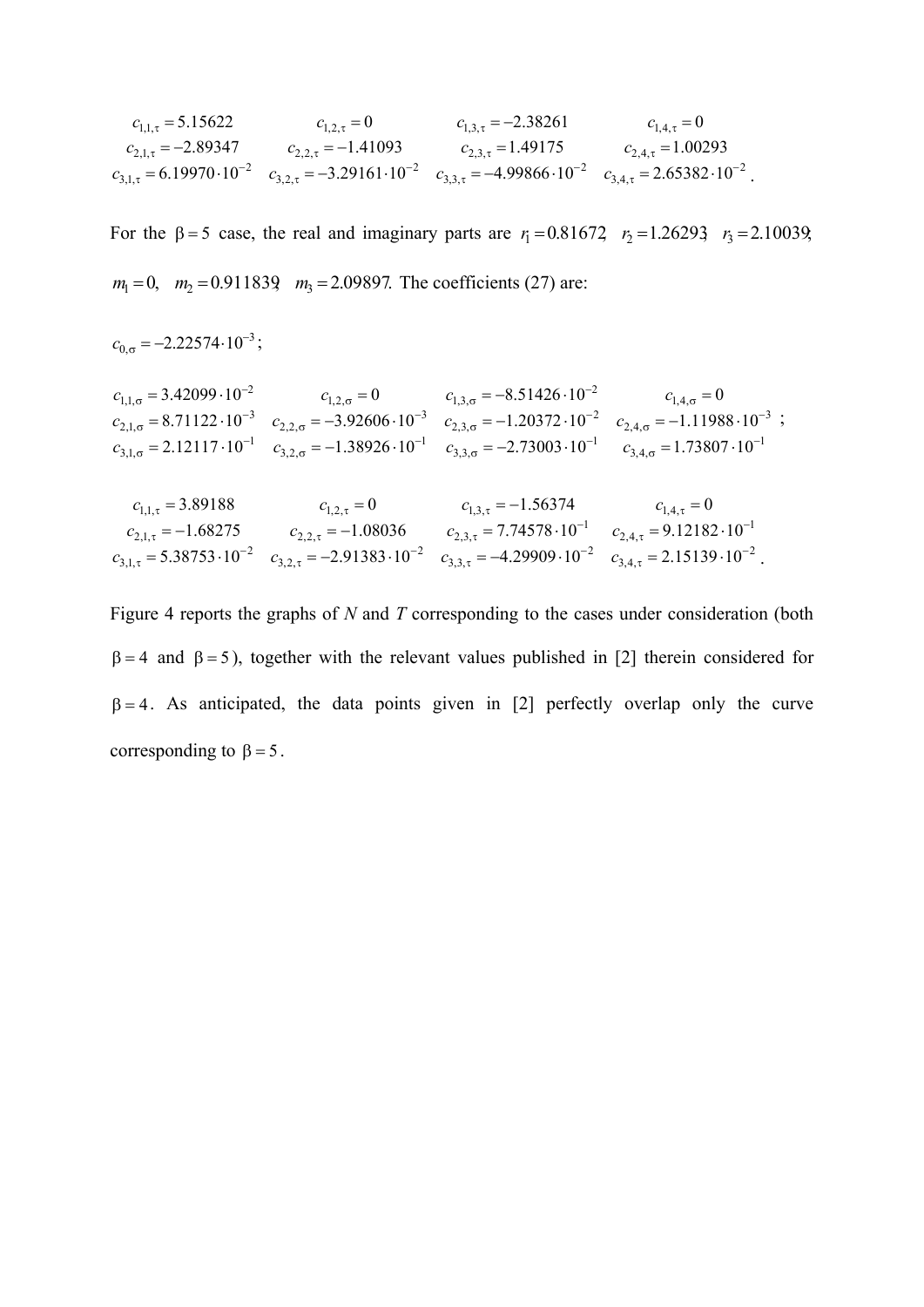

Fig. 4. Normalised stress distribution and comparison with the values published in [2], for the case  $2c/t = 2$ ,  $R = t/(2a) = 0.1$ ; data points for the case  $\beta = \frac{\eta E}{tE_a} = 4$ , curves for the cases

 $\beta = 4$  and  $\beta = 5$ .

Every result given in [2] was accurately checked with the proposed analytical procedure: except for the results corresponding to  $\beta = 4$ , the analytical solutions perfectly fit the data points. Results in [2] therein considered to values of  $\beta = 4$  were found to perfectly overlap the analytical solutions corresponding to  $\beta = 5$  in the present study. In this respect, in the tables given in [2],  $\beta = 4$  should be substituted by  $\beta = 5$ .

# **6. Discussion**

The closed-form solutions (26) obtained through the procedure described in this work exhibit the typical structure of the stress distributions for this class of problems, including hyperbolic terms  $(m_1 = 0)$ , hyperbolic  $\times$  harmonic terms and, for the peel stress only, a constant term. It can be useful to compare such solutions with those of the flat single lap joint, as found for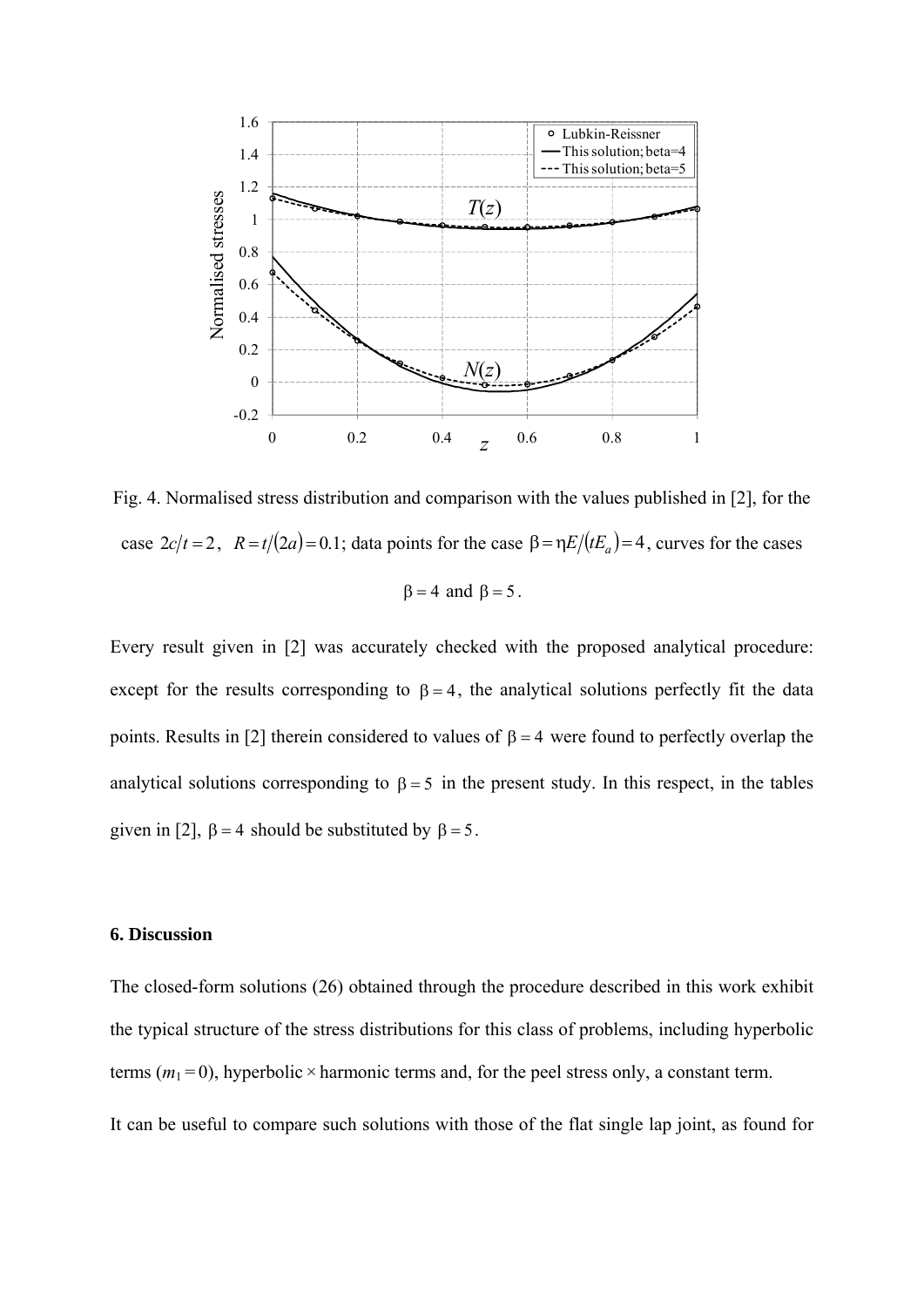instance in [12]:

$$
\sigma_y(x) = A_1 \cosh(p_1 x) + A_2 \sinh(p_1 x) + \cosh(q_1 x)(A_3 \cos(q_2 x) + A_4 \sin(q_2 x)) + \sinh(q_1 x)(A_5 \cos(q_2 x) + A_6 \sin(q_2 x))
$$
  
\n
$$
\tau_{xy}(x) = B_1 \cosh(p_1 x) + B_2 \sinh(p_1 x) + \cosh(q_1 x)(B_3 \cos(q_2 x) + B_4 \sin(q_2 x)) + \sinh(q_1 x)(B_5 \cos(q_2 x) + B_6 \sin(q_2 x)) + B_7
$$
\n(28a,b)

where  $A_1 - A_6$ ,  $B_1 - B_7$  are constants to be determined from the boundary conditions,  $p_1$  is the real root,  $q_1$  and  $q_2$  are respectively the real and imaginary parts of the complex roots. It is apparent that formulae (26) are characterized by the presence of a double number of hyperbolic-harmonic terms, due to the fact that the characteristic equation is bi-quintic instead of bi-cubic. Another difference is that the constant term appears in the peel stress for the tubular joints and in the shear stress for the flat joints. However, at least qualitatively, the distribution of the stresses, for the tubular and flat geometries is similar. The shear stress distribution exhibits the typical U-shape, which becomes flat as the overlap length becomes shorter. The peel stress distribution exhibits fluctuations in case of long overlap, tends to a Ushape when the overlap gets short.

Apart from this, there is no additional difficulty in implementing formulae (26a,b) in a spreadsheet, or in an house-made software, for stress calculation. As already remarked in [1], formulae based on the elastic approach are not suitable to predict the failure mode in detail, as this task requires the use of damage or fracture mechanics. However, the engineering usefulness of formulae like (26) or (28) is in the ease of building design tools, suitable to assess in quick manner the dimensions or the service load of bonded joints (as done, for instance, in [13] and [14]), a situation in which the assumption of elastic behaviour is acceptable. Another aspect of interest in the elastic formulae is in the fact that the obtained results can be regarded as the description of the "far field" stresses, upon which the analysis of the "local" stresses related to the edge singularity can be based (as tried in [15]).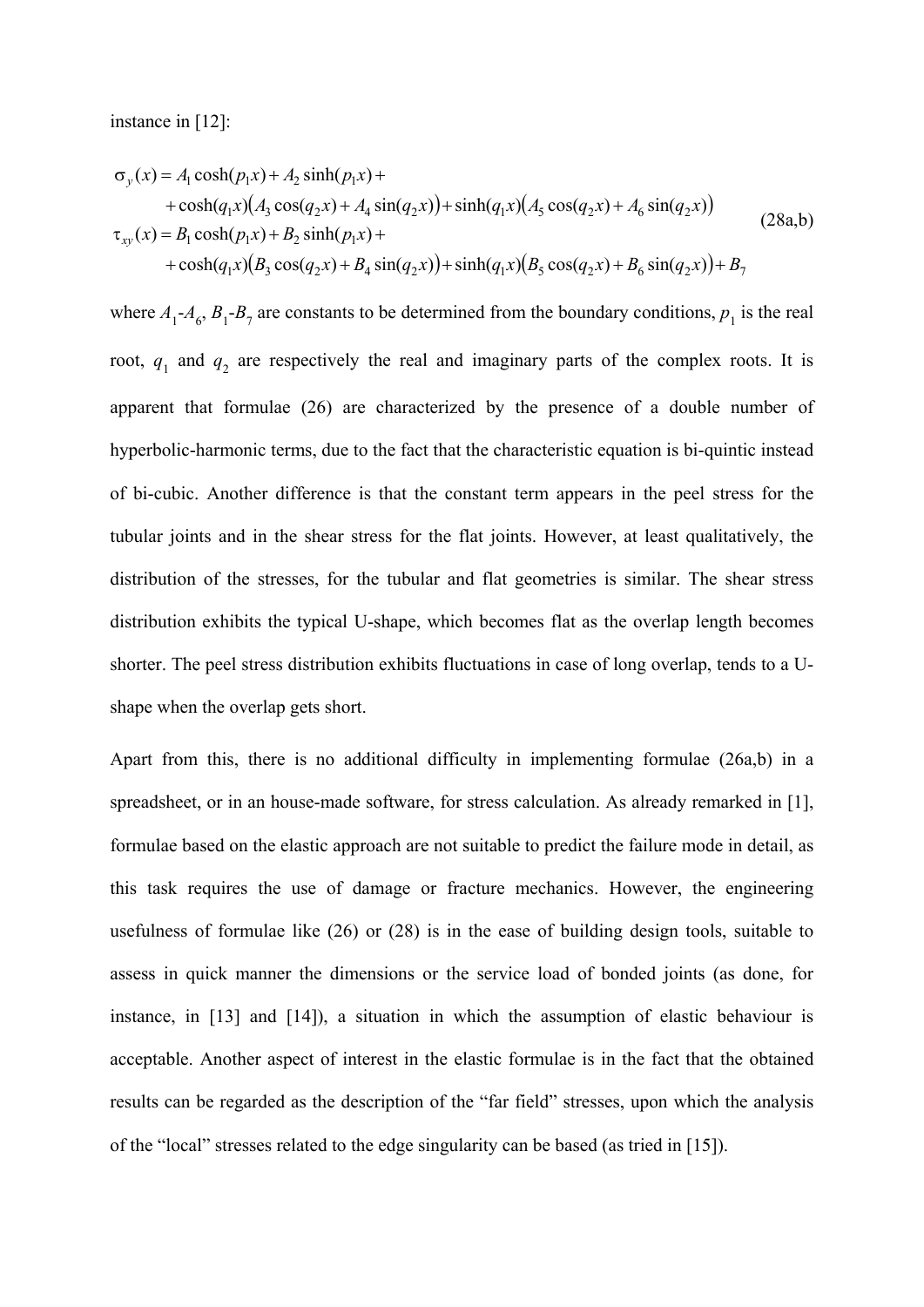## **7. Conclusions**

Starting from a state-of-the-art review and FE results carried out in a companion paper, this work reconsidered the classical model by Lubkin and Reissner for the tubular joint under axial loading, and established a solution procedure based on the Laplace transform. The difficulty due to the fact that in this application the known conditions are given as boundary values, instead of initial values like in standard Laplace transforming, was overcome. The main achievement is that the solution is explicitly obtained in closed form, and contains more terms of hyperbolic  $\times$  harmonic type with respect to the case of the flat single lap joint.

The list of numerical results published by Lubkin and Reissner was compared to the results given by the obtained formulae. In general a perfect match was found, except for a systematic difference in a series of cases for which it was discovered that the value of the "elastothickness" parameter should be 5 instead of 4. The obtained formulae can be easily implemented in a spreadsheet or computer program to build a software tool for joint design.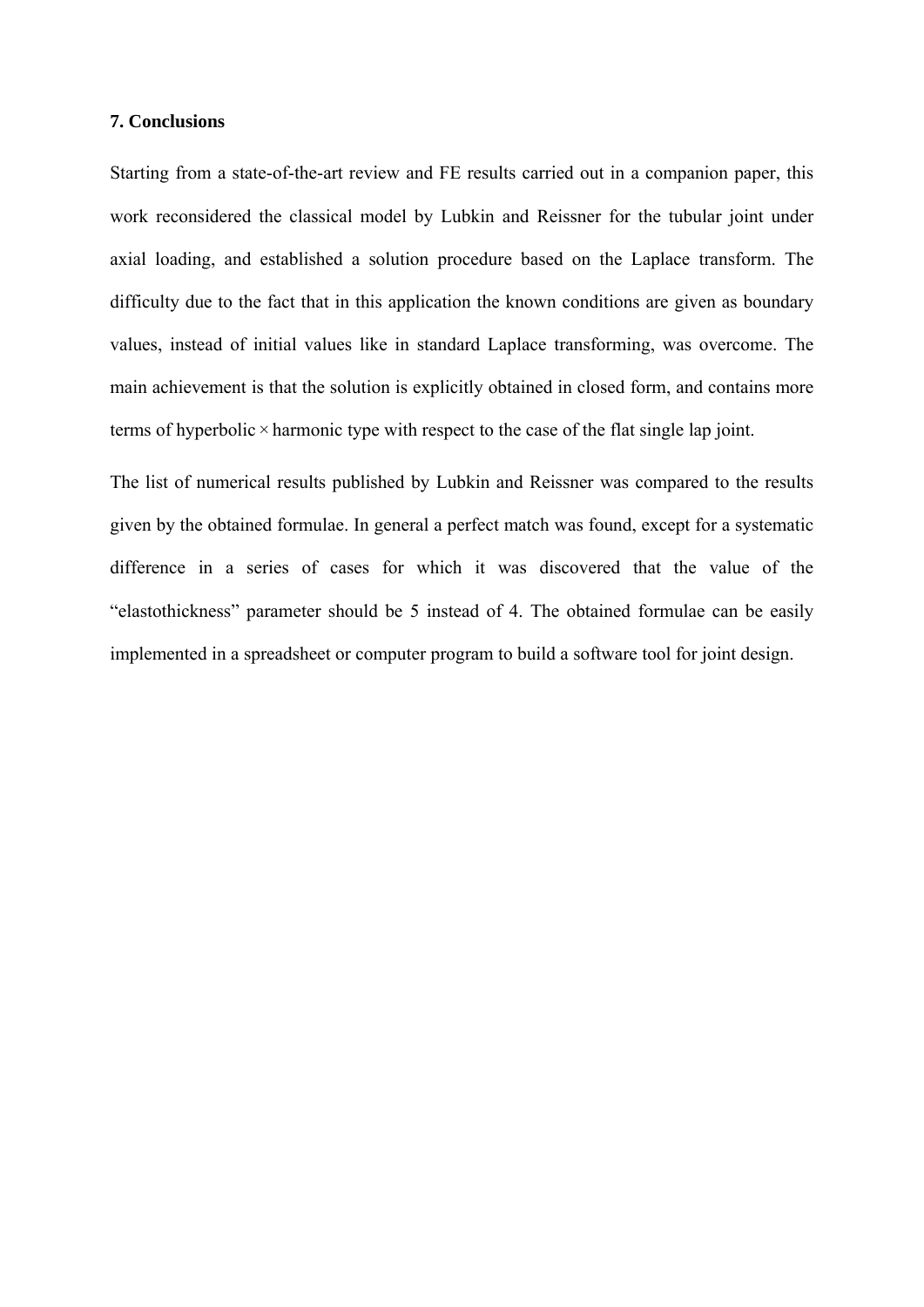#### **References**

[1] L. Goglio, E. Dragoni. Adhesive stresses in axially-loaded tubular bonded joints – Part I: Critical review and finite element assessment of published models. Int. J. Adhes. Adhes. 2013;47:35-45.

[2] J.L. Lubkin, E. Reissner. Stress distribution and design data for adhesive lap joints between circular tubes. Trans. ASME 1956;78:1213-1221.

[3] Y.P. Shi, S. Cheng. Analysis of adhesive-bonded cylindrical lap joints subjected to axial load. J. Eng. Mech. 1993;119**:**584-602.

[4] H. Nayeb-Hashemi, J.N. Rossettos, A.P.Melo. Multiaxial fatigue life evaluation of tubular adhesively bonded joints. Int. J. Adhes. Adhes. 1997;17**:**55-63.

[5] N. Pugno, A. Carpinteri. Tubular adhesive joints under axial load. J. Appl. Mech. 2003;70**:**832-839.

[6] O. Nemeş, F. Lachaud, A. Mojtabi. Contribution to the study of cylindrical adhesive joining. Int. J. Adhes. Adhes. 2006;26:474-480.

[7] O. Nemeş, F. Lachaud. Modeling of cylindrical adhesively bonded joints. J. Adhesion Sci. Technol. 2009;23:1383-1393.

[8] S. Kumar. Analysis of tubular adhesive joints with a functionally modulus graded bondline subjected to axial loads. Int. J. Adhes. Adhes. 2009;29:785-795.

[9] S. Kumar, J.P. Scanlan. Stress analysis of shaft-tube bonded joints using a variational method. J. Adhesion 2010;86:369-394.

[10] W.M. Coates. The state of stress in full heads of pressure vessels. Trans. ASME 1930;52:190-204.

[11] S.T. Karris. Numerical analysis using MATLAB® and Excel®, third ed., Orchard Publications, Fremont, 2007.

[12] D.A. Bigwood, A.D. Crocombe. Elastic analysis and engineering design formulae for